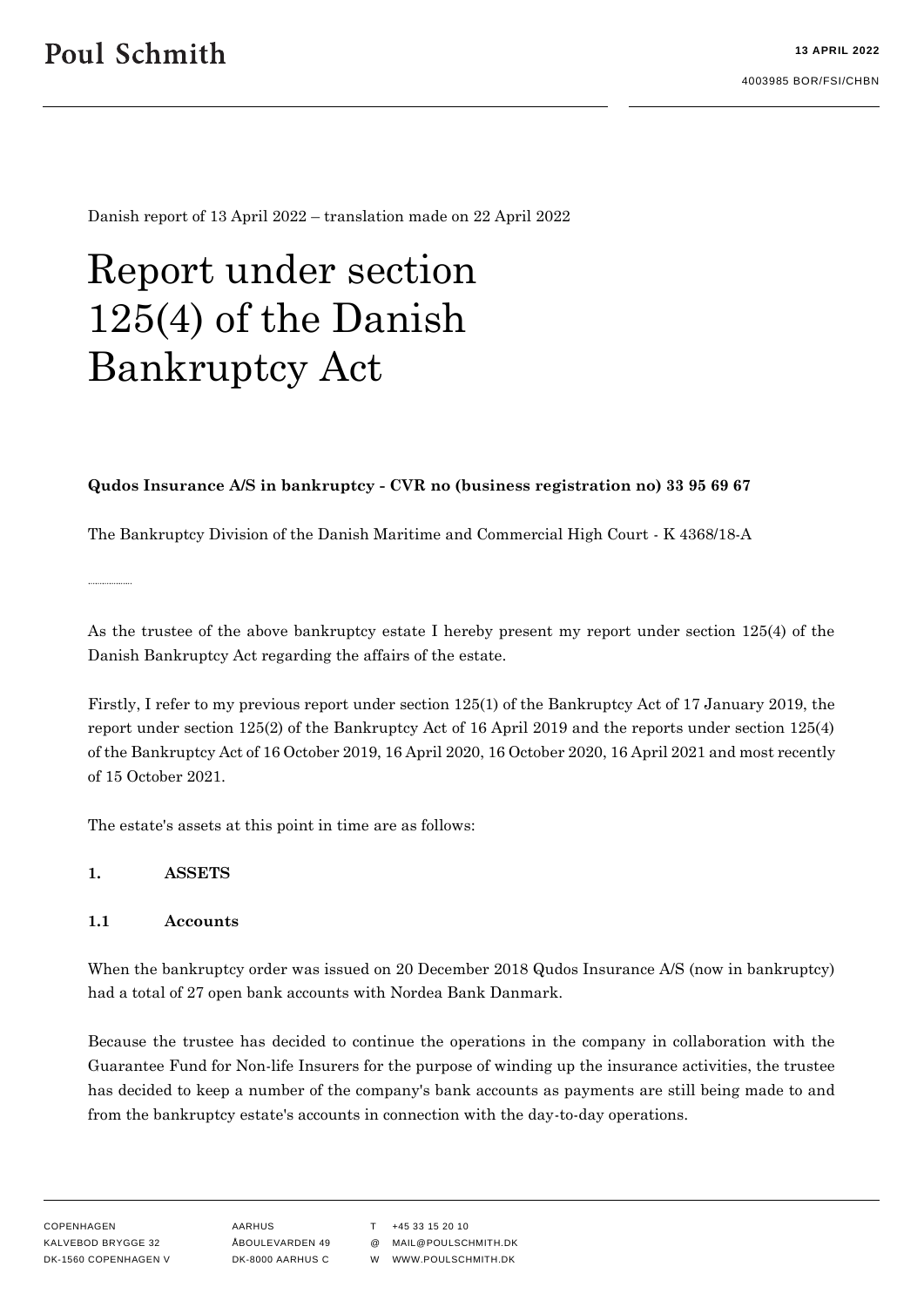Since the issue of the bankruptcy order the trustee has closed ten bank accounts and the bankruptcy estate currently has a total of 18 open bank accounts with Nordea Bank Danmark.

The trustee is assessing on an ongoing basis whether there is any need to keep the individual bank accounts in connection with winding up the insurance activities in the bankruptcy estate.

#### **1.2 Registered assets**

The registered assets have been provided as security for the insurance obligations, see section 167(4) of the then current Danish Financial Business Act. The assets also cover the necessary costs relating to winding up the insurance company as described.

The registered assets as at 28 February 2022 were booked at the following values:

#### **1. Government bonds**

|    | The bankruptcy estate's government bonds as at 28<br>February 2022 amounted to DKK 7,121,552. The reason<br>for the change since the most recent report is an unrealised<br>capital gain, which is why the asset has been included at                                                                                                                                                                                                           |     |             |
|----|-------------------------------------------------------------------------------------------------------------------------------------------------------------------------------------------------------------------------------------------------------------------------------------------------------------------------------------------------------------------------------------------------------------------------------------------------|-----|-------------|
|    | this value.                                                                                                                                                                                                                                                                                                                                                                                                                                     | DKK | 7,121,552   |
| 2. | Corporate bonds<br>The bankruptcy estate's corporate bonds as at 28 February<br>2022 amounted to DKK 104,260,519. The difference in the<br>securities portfolio compared to the most recent report is<br>called bonds of approximately DKK 4,241,207 as well as<br>price adjustments and interest. The proceeds from the<br>called bonds are included in the company's deposit in<br>paragraph 1.2, item 4, below. The asset is included at the |     |             |
|    | market value as at 28 February 2022 of                                                                                                                                                                                                                                                                                                                                                                                                          | DKK | 104,260,519 |
| 3. | Shares in subsidiary<br>ASG<br>The<br>bankruptcy<br>shares<br>estate's<br>in                                                                                                                                                                                                                                                                                                                                                                    |     |             |
|    | Forsikringsagentur A/S are still included at book value.                                                                                                                                                                                                                                                                                                                                                                                        | DKK | $\theta$    |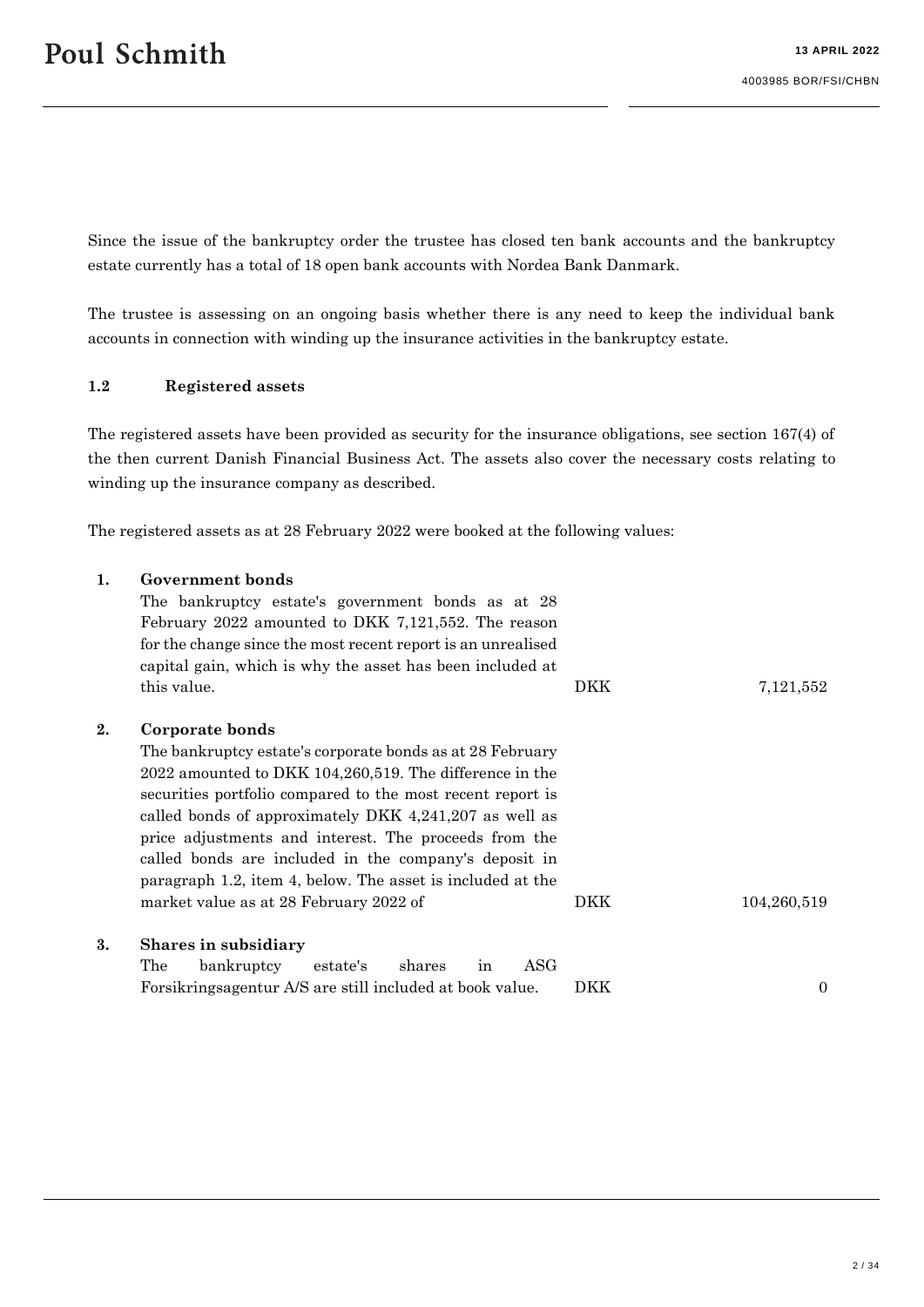### **4. Deposit**

The bankruptcy estate's deposits were booked at DKK 485,799,730 as at 28 February 2022.

Since the most recent report the deposit has increased by DKK 50,599,609 in total. The reason for the increase is that the bankruptcy estate has received payments from the company's reinsurers of DKK 49,060,440 and that bonds of DKK 4,241,207 were called. Payments from coverholders and subrogation payments in the amount of DKK 6,933,801.90 have also been received. In the previous period the bankruptcy estate also deposited an amount of DKK 1,759,264.93 as security in a pending legal action. It is expected that this amount will be paid back in the next period, see paragraph 6.1.4.6. In the period since the most recent report periodical costs including price adjustments have also been paid in connection with continuing the operations of the bankruptcy estate which have been deducted from the deposit. The asset has been included at book value. DKK 485,799,730

**5. The share of the reinsurance of the provision for unearned premiums and the provision for claims outstanding**

The bankruptcy estate has a booked asset consisting of current and future claims against its reinsurers. The amount is only a calculation for the purpose of the bookkeeping as the amount of the final asset is not yet known. This is why the receivable is included at the book value of DKK 600,020,757 as at 28 February 2022.

The primary reason for the reduction in the bankruptcy estate's shares of the reinsurance of DKK 298,987,970 since the most recent report is the following two activities:

A) A recalculation of the expected claim for compensation in respect of parts of the insurance portfolio has been made. The recalculation shows an expected reduction in the claims for compensation which results in a reduction in the expected future claims against a number of reinsurers.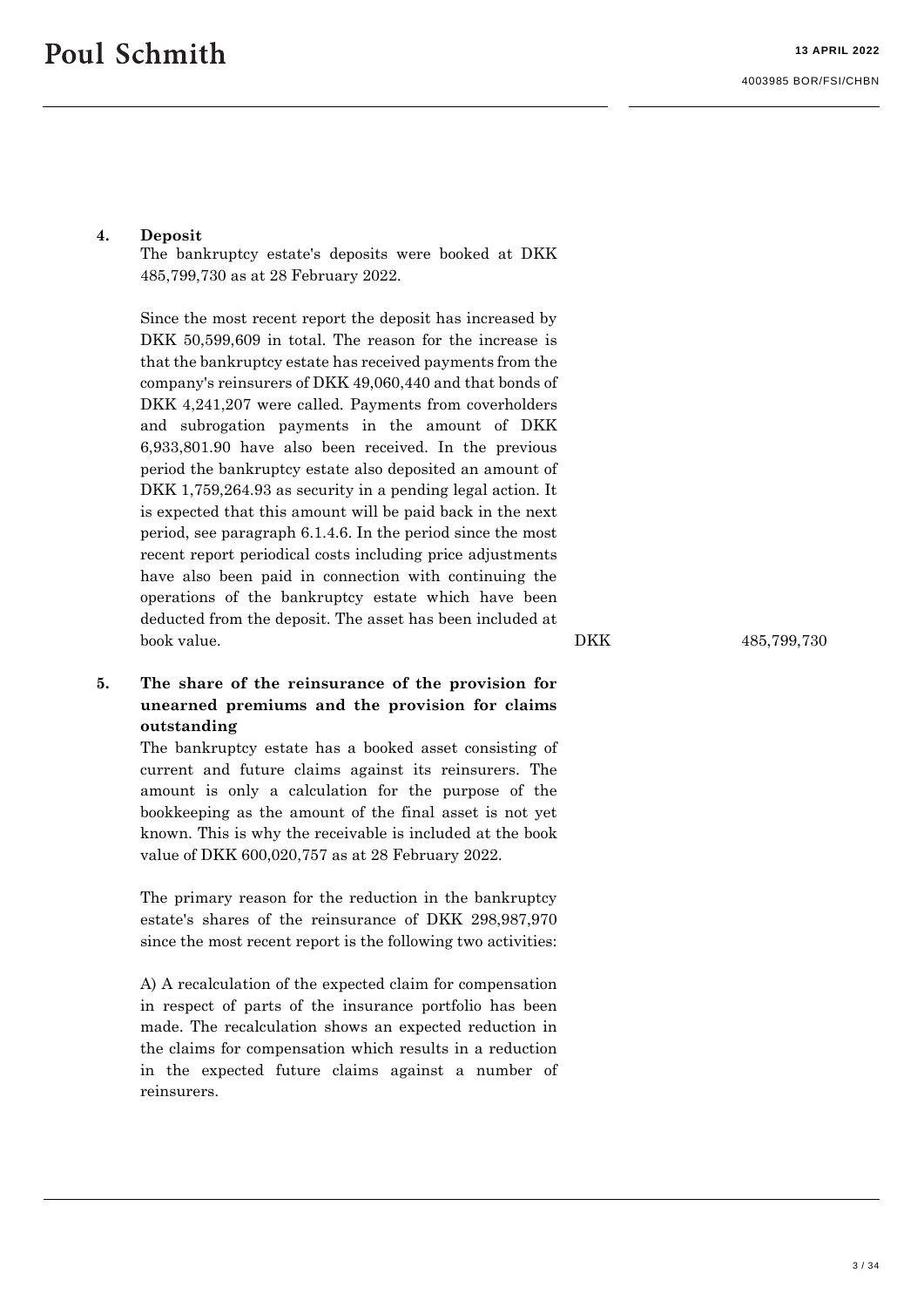B) The Danish Guarantee Fund for Non-life Insurers and other national funds continue the payouts regarding certain losses resulting in a reduction in the expected claims for compensation and therefore also the share of the reinsurance of this amount. The reduction will be counterbalanced by a corresponding increase in the receivables regarding reinsurance (paragraph 1.2, item 6). The asset has been included at book value. DKK 600,080,757 **6. Receivable, share of the reinsurance (reinsurance)** The receivable regarding the shares of the reinsurance as at 28 February 2022 was booked at DKK 198,502,970. The primary reason for the change of DKK 154,522,837 in the booked receivable since the most recent report is the following important activities: A) A reduction relating to payments received from reinsurers of DKK 49,060,440 (paragraph 1.2, item 4). B) An increase relating to the shares of the reinsurance of payouts from the Guarantee Fund for Non-life Insurers and other national funds of DKK 21,982,842. C) In the previous period the trustee calculated the bankruptcy estate's receivables and assessed whether the claims were real or had to be written down. Together with the reinsurers and an external accounting consultant the trustee has made a general write-down of DKK 127,000,000. There has also been a number of small changes. The receivable has been included at book value. DKK 198,502,970 **7. Receivable from insurance brokers/coverholders** When Qudos Insurance A/S went bankrupt it had a booked asset with the company's insurance brokers/coverholders of DKK 84,251,990. The receivable consists of outstanding premiums and deposits in accounts with claims examiners for the payment of losses. Receivables from insurance brokers and coverholders may, in respect of the bookkeeping, be included by half of the book value as a

deduction from the insurance provisions according to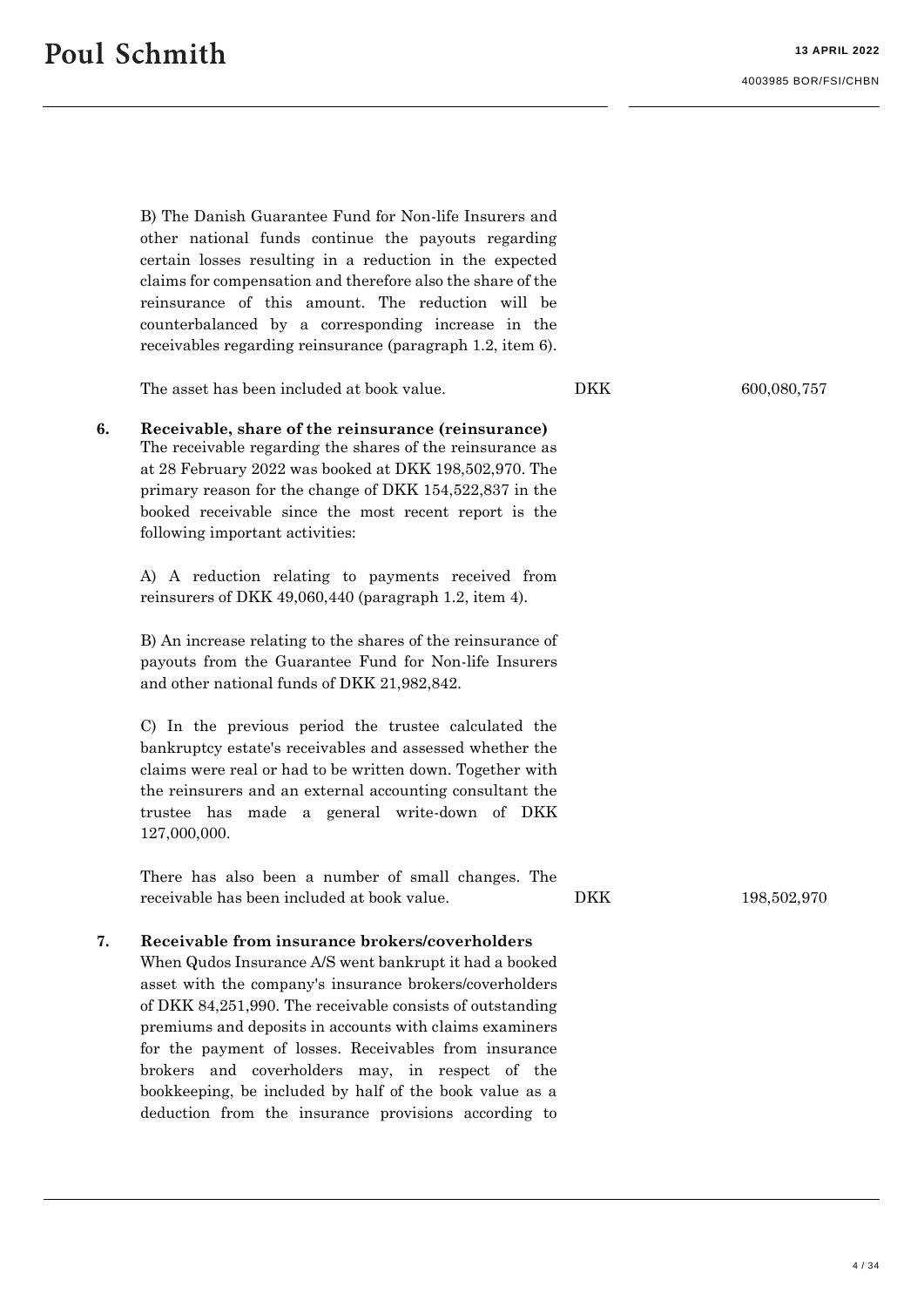section 5, para (4), of the then current Statutory Order on Registration of Assets in Insurance Companies and Company Pension Funds. It means that the receivable may only be included as an asset at DKK 0 as long as the funds are still with the insurance brokers and coverholders. As the bankruptcy estate's payable premiums are paid to the bankruptcy estate the funds will, however, be added to the deposits under the registered assets (paragraph 1.2, item 4). The trustee notes for the avoidance of doubt that the existence and value of these receivables are subject to great uncertainty, see paragraph  $6.1.3$  below for details. DKK DKK 0

#### **8. Unearned coverholder commission**

So far, the trustee has calculated a receivable relating to unearned coverholder commission against former coverholders of DKK 255,938,103.28 for which the trustee has either raised a claim against former coverholders or which the trustee has started collecting on an ongoing basis. For now, the bankruptcy estate has entered into a settlement with a former coverholder about payment of a small amount of EUR 1,000. It is noted that it is uncertain whether and the extent to which the coverholders will be able to pay the bankruptcy estate's very significant claims which is why for now the amount is included at a reminder value. Reference is also made to paragraph [6.1.3.3](#page-14-0) below. DKK 1

#### **Registered assets etc in total (provisionally calculated) DKK 1,301,705,529**

It is noted that in the period from the most recent report under section 125(4) of the Bankruptcy Act of 15 October 2021, the registered assets have been reduced by DKK 406,939,576, which is primarily because of the reduction in the share of the reinsurance of the provisions for unearned premiums and the provisions for claims outstanding (paragraph 1.2, item 5), the reduction in the receivables from the company's reinsurers (paragraph 1.2, item 6) as well as an increase in the deposits (paragraph 1.2, item 4).

As has been the case so far costs relating to running the bankruptcy estate have been paid, including payments to external claims examiners and attorneys for the purpose of securing the collection of the company's assets. There has also been work relating to calculating and limiting the liabilities. These costs have been deducted from the calculation of the registered assets.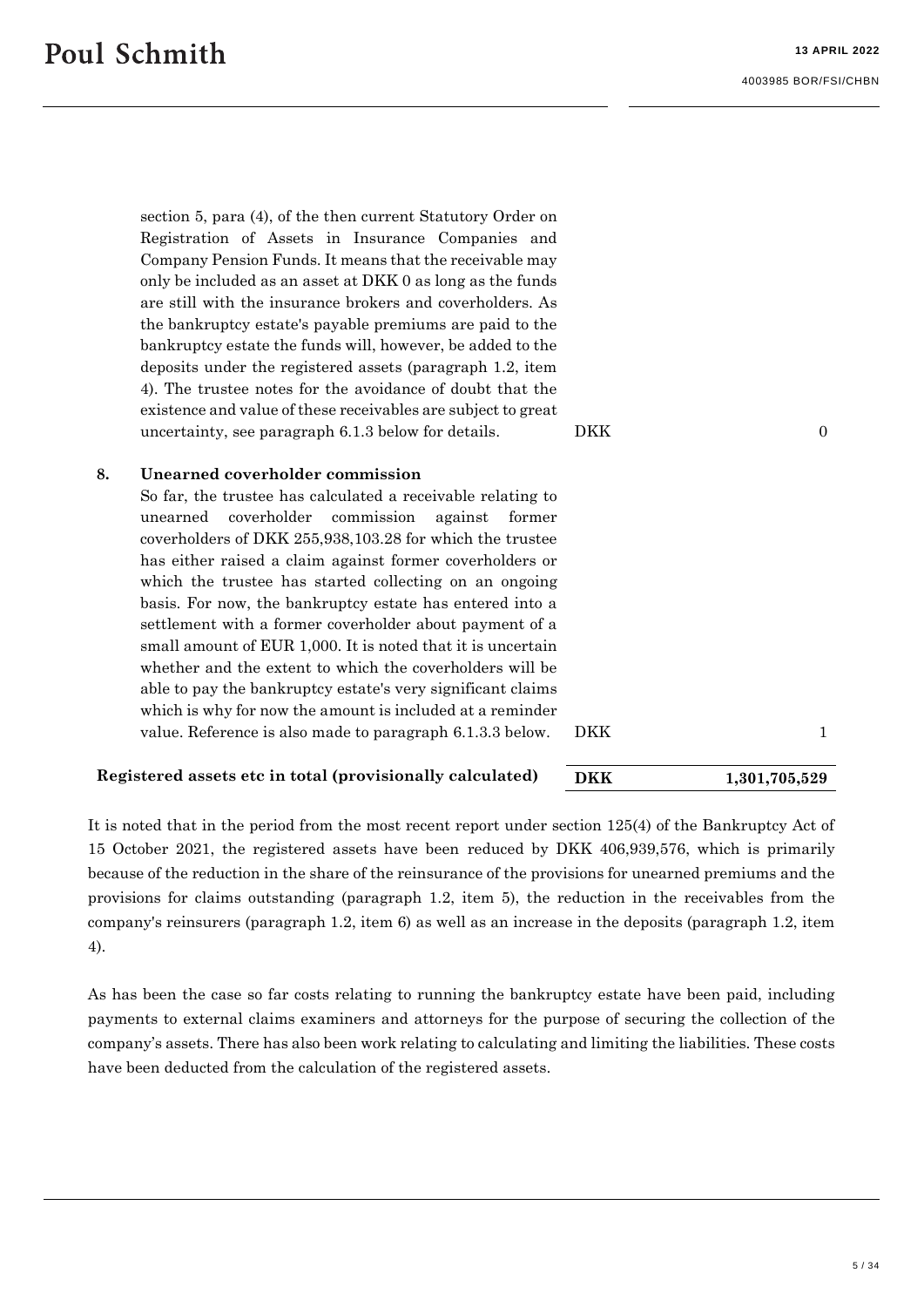# <span id="page-5-0"></span>**1.3 Unencumbered assets**

The unencumbered assets are to be used to pay all the bankruptcy estate's other creditors, including the part of the insurance obligations not covered by the registered assets. This includes the ordinary creditors relating to the operations, see paragraph 2.2 below.

The unencumbered assets as at 28 February 2022 were booked at:

| 9.  | Tools and equipment, etc<br>The bankruptcy estate's tools and equipment consist of various<br>office furniture, computers, monitors and other office supplies.<br>The tools and equipment as at 28 February 2022 were booked at<br>DKK 50,000. For the time being the tools and equipment have<br>been included at book value.                                                                                                                                                                                                                                                   | <b>DKK</b> | 50,000           |
|-----|----------------------------------------------------------------------------------------------------------------------------------------------------------------------------------------------------------------------------------------------------------------------------------------------------------------------------------------------------------------------------------------------------------------------------------------------------------------------------------------------------------------------------------------------------------------------------------|------------|------------------|
|     |                                                                                                                                                                                                                                                                                                                                                                                                                                                                                                                                                                                  |            |                  |
| 10. | Receivable from consolidated companies<br>The bankruptcy estate has a booked asset consisting of<br>receivables from consolidated companies that were booked at<br>DKK 3,456,616 as at 28 February 2022. The reason for the<br>reduction of DKK 2,091,325 since the most recent report is that<br>the bankruptcy estate has made an extraordinary write-down as<br>a consequence of an assessment of the ability to pay of the<br>companies in question. The bankruptcy estate's receivables are<br>therefore included at this new book value by                                 | <b>DKK</b> | 3,456,616        |
| 11. | Rent deposit - Sundkrogsgade 21<br>The bankruptcy estate paid a rent deposit equal to the<br>bankruptcy estate's proportionate share of this rent deposit as<br>part of the merger of the operations of the bankruptcy estate with<br>the operations of the bankruptcy estate of Alpha Insurance A/S,<br>including the agreement between Alpha Insurance A/S in<br>bankruptcy and the bankruptcy estate, see the trustee's report of<br>16 April 2020, paragraphs 6.1.3.3 and 6.1.3.10. The bankruptcy<br>estate's proportionate share of the rent deposit has been booked<br>at | <b>DKK</b> | 920,064          |
| 12. | Rent deposit - Kongevejen 371<br>The receivable relating to the rent deposit is no longer deemed to                                                                                                                                                                                                                                                                                                                                                                                                                                                                              |            |                  |
|     | be of any value to the estate as previously stated.                                                                                                                                                                                                                                                                                                                                                                                                                                                                                                                              | <b>DKK</b> | $\boldsymbol{0}$ |
| 13. | Rent deposit - Købmagergade 22<br>Since the most recent report the appointed ad-hoc trustee has<br>entered into discussions with the landlord about the deposit claim                                                                                                                                                                                                                                                                                                                                                                                                            |            |                  |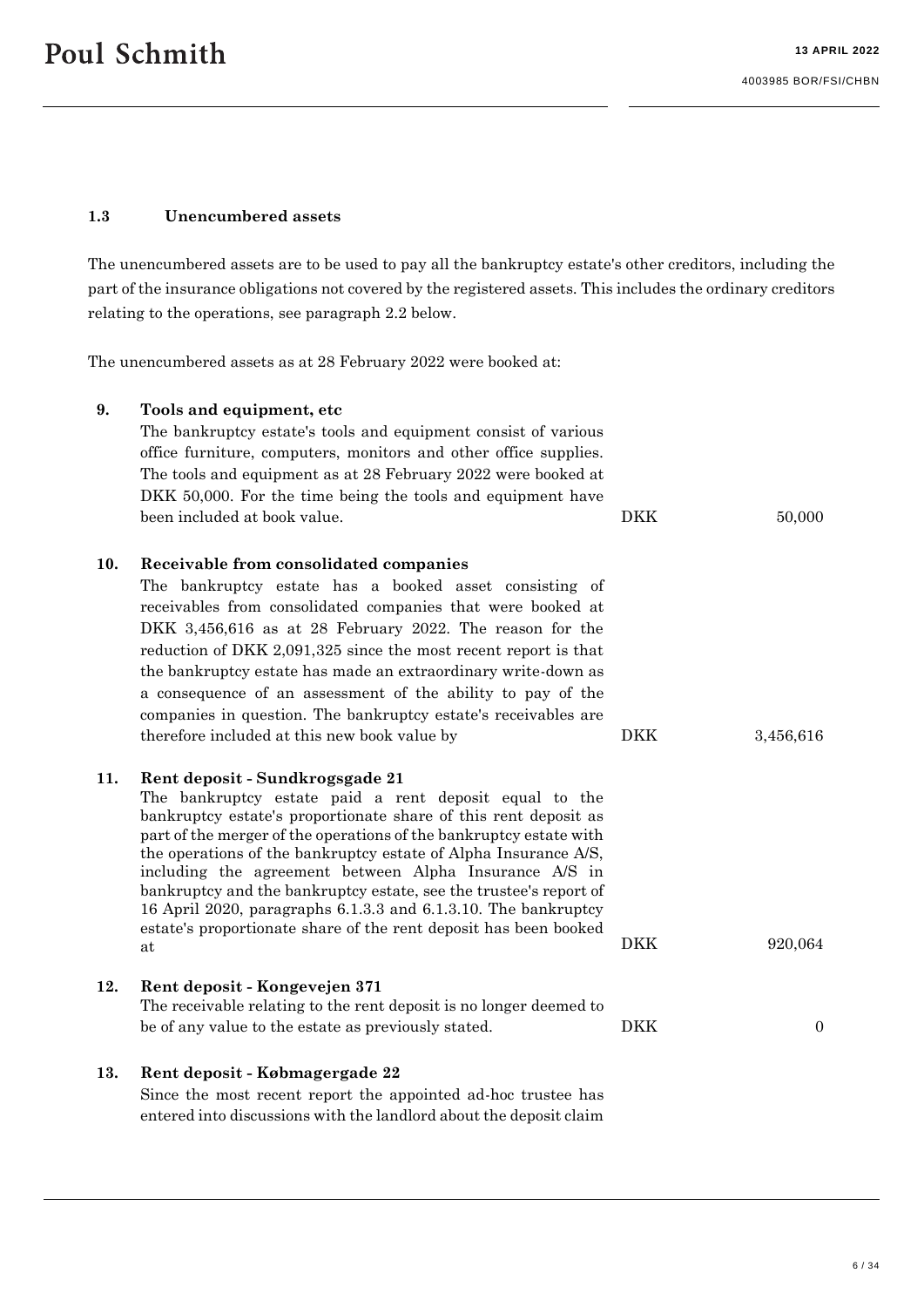|                                                        | following an estimated total write-down)                                                                                                                                                                                                   | DKK        | 10,000,000 |
|--------------------------------------------------------|--------------------------------------------------------------------------------------------------------------------------------------------------------------------------------------------------------------------------------------------|------------|------------|
| Unencumbered assets in total (provisionally calculated |                                                                                                                                                                                                                                            |            |            |
| 16.                                                    | Deposit in client account<br>In the previous period the trustee received a payment of DKK<br>$5,000,000$ , see paragraph 6.3.5. The deposit in the client account<br>as at 28 February 2022 amounted to                                    | DKK        | 7,014,651  |
| 15.                                                    | Intangible assets<br>The intangible assets are software equipment used in the<br>operation of the bankruptcy estate and goodwill. The asset as at<br>28 February 2022 was booked at DKK 0 The asset has been<br>included at book value     | <b>DKK</b> | $\Omega$   |
| 14.                                                    | Rent deposit - London<br>The receivable relating to the rent deposit is no longer deemed to<br>be of any value to the estate as previously stated.                                                                                         | <b>DKK</b> | $\Omega$   |
|                                                        | that the bankruptcy estate has raised against the landlord. The<br>rent deposit regarding the leased premises as at 28 February<br>2022 was booked at DKK 1,502,977. For now, the rent deposit has<br>been included at a reminder value of | DKK        | 1          |

#### **2. LIABILITIES**

#### <span id="page-6-0"></span>**2.1 Liabilities relating to the registered assets**

The liabilities that have a priority right to receive cover from the bankruptcy estate's registered assets are listed below, see paragraph 1.2 above. Below, the starting point is that both the insurance claims and the claims for repayment of premium are covered by the registered assets. But the trustee knows that a decision has been delivered by the EFTA Court regarding Gable Insurance AG in bankruptcy that could possibly change this starting point, see paragraph 5.1.6.2 below. But the consequences and scope of the decision are not yet clear, which is why the classification in the calculation below is maintained for the time being.

#### **1. Expected claim for return premium**

The expected claim for return premium as at 28 February 2022 was booked at DKK 206,296,758. The claim has been calculated according to the same principles used in connection with the calculation of the company's provisions for unearned premiums. The amount is the company's estimate of the claims for return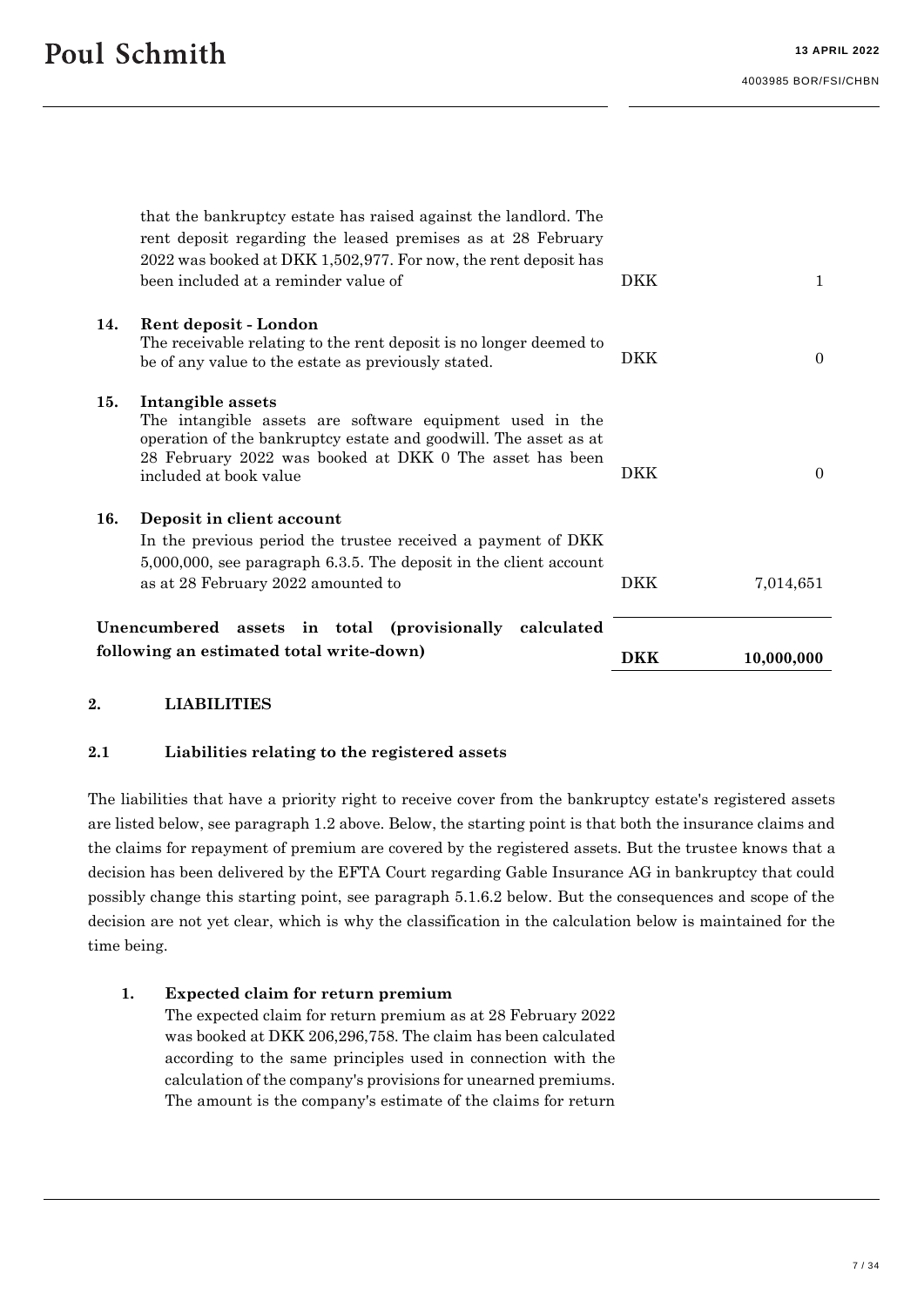premium and it is expected that it will be offset by claims for return premium raised by policyholders. The reason for the reduction of DKK 116,010,463 compared to the most recent report is the payouts from guarantee funds and other adjustments. The payouts from the guarantee funds and thus the decline in the expected claim for return premium are expected to be counterbalanced by a corresponding claim against the estate from the Danish Guarantee Fund for Nonlife Insurers and other national funds.

In the previous period the trustee also made a discretionary write-down of the expected claim for return premium of DKK 100,000,000 based on an assessment by an actuary as the trustee estimates that the claims and payments actually received are generally fewer and lower than the booked theoretical claims for return premium.

The liability is included at book value by DKK 206,296,758

#### **2. Expected claims for compensation**

The expected claims for compensation are a calculation for the purpose of the bookkeeping of the amount put aside to cover the policyholders'/the claimants' claims for compensation. The expected claim for compensation has been calculated according to principles corresponding to the previous provisions for claims outstanding. The claim is thus an estimate of the future payouts relating to claims for compensation and may deviate from the actual claims for compensation. The expected claim for damages as at 28 February 2022 was booked at DKK 936,367,482.

- A) The expected claim for compensation in respect of parts of the company's portfolio has been recalculated. The recalculation is based on the data most recently received from the company's coverholders.
- B) The amount has been reduced by approximately DKK 95,113,820 compared to the most recent report. The expected claim for compensation has been reduced because the Guarantee Fund for Non-life Insurers and other national funds regularly make payouts regarding insurance claims. The payouts from the Guarantee Fund for Non-life Insurers and other national funds and thus the decline in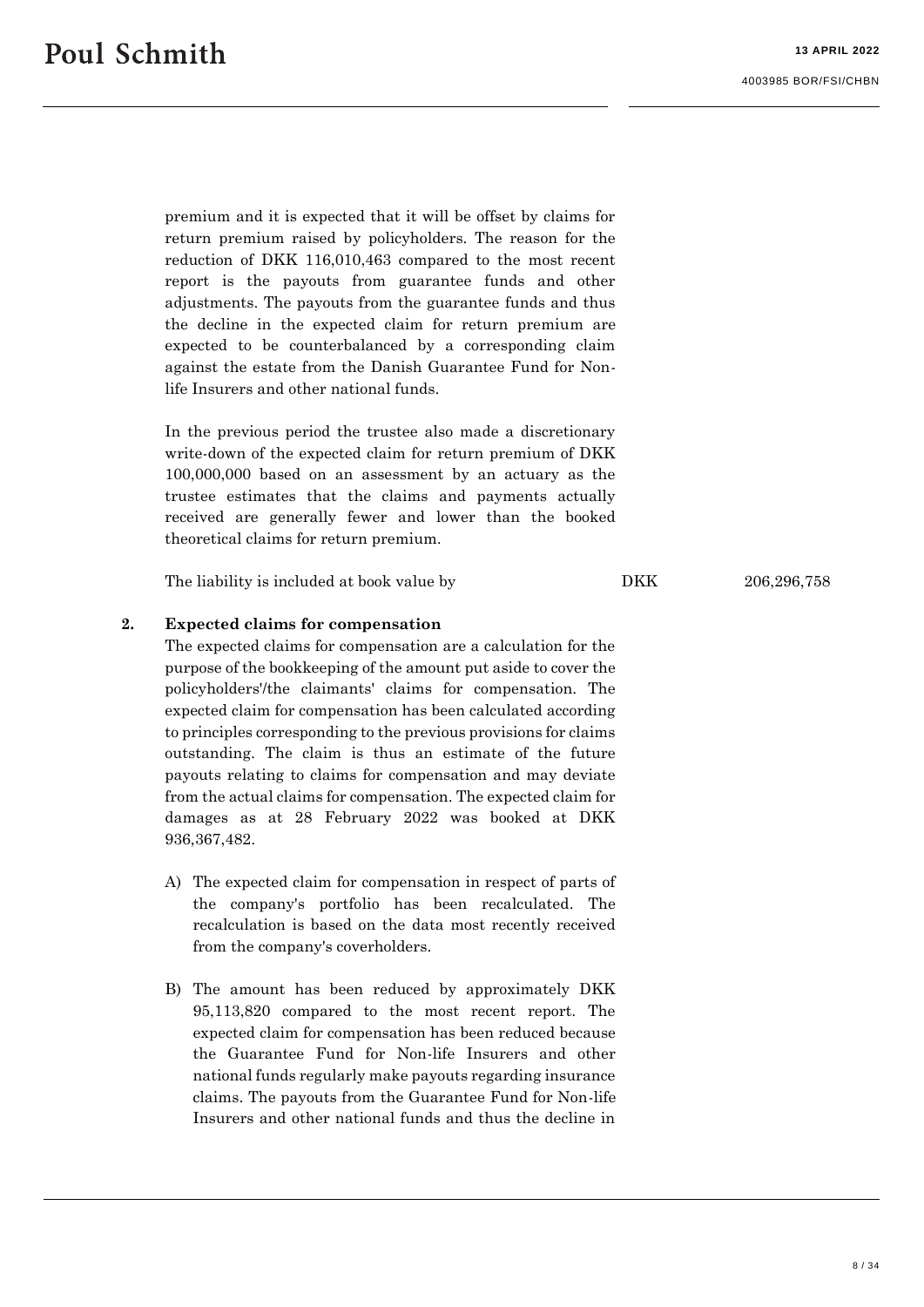|    | <b>Expected liabilities in total</b>                                                                                             | <b>DKK</b> | 4,047,561,427 |  |  |
|----|----------------------------------------------------------------------------------------------------------------------------------|------------|---------------|--|--|
|    | proofs of claim.                                                                                                                 | DKK        | 2,947,023,182 |  |  |
|    | payouts, and the trustee therefore expects to receive further                                                                    |            |               |  |  |
|    | noted that this is only a provisional calculation of the proved<br>claims as the various guarantee fund schemes are still making |            |               |  |  |
|    | registered assets amounted to DKK 2,947,023,182 in total. It is                                                                  |            |               |  |  |
|    | As at 28 February 2022, the claims proved in respect of the                                                                      |            |               |  |  |
| 4. | Claims proved so far in respect of the registered assets                                                                         |            |               |  |  |
|    | insurance provisions.                                                                                                            | DKK        | $-42,125,995$ |  |  |
|    | deduct up to half of the outstanding payable premiums from the                                                                   |            |               |  |  |
|    | on Registration of Assets in Insurance Companies and<br>Company Pension Funds the bankruptcy estate is entitled to               |            |               |  |  |
|    | Under section 5, para (4), of the then current Statutory Order                                                                   |            |               |  |  |
| 3. | Deduction of half of the outstanding payable premiums                                                                            |            |               |  |  |
|    | Insurers and other national funds.                                                                                               | DKK        | 936, 367, 482 |  |  |
|    | estate from the Danish Guarantee Fund for Non-life                                                                               |            |               |  |  |
|    | counterbalanced by a corresponding claim against the                                                                             |            |               |  |  |
|    | the expected claim for compensation are expected to be                                                                           |            |               |  |  |

It is noted in respect of the above calculation of the liabilities connected to the registered assets that the expected claims for return premium and the insurance claims later on in the estate administration will be replaced by actual claims (as stated in paragrap[h 2.1,](#page-6-0) item 4) as the claims for repayment of premiums and the claims for compensation are calculated and the claims are finalised, including from the Guarantee Fund for Non-life Insurers and other national guarantee fund schemes that are subrogated to the policyholder's and the claimant's respective claims against the bankruptcy estate under the registered assets, see paragraph [6.1.4.4](#page-18-0) below for details. The various guarantee fund schemes are still making payouts.

The above calculation therefore contains elements of double registration, which is why overall the registered liabilities are expected to be reduced over time.

As at 28 February 2022, the Guarantee Fund for Non-life Insurers and other national funds had paid a total of DKK 1,345,793,292 to cover both accepted claims for compensation and claims for return premium. It is noted in this connection that it must be assumed that these payments are included in the above calculation of the liabilities to a certain extent. In addition, some guarantee funds have notified expected/future claims which is why there is also an overlap between notified claims and the calculated reserves. It is also the trustee's assessment at this point in time that the allocated reserves to cover claims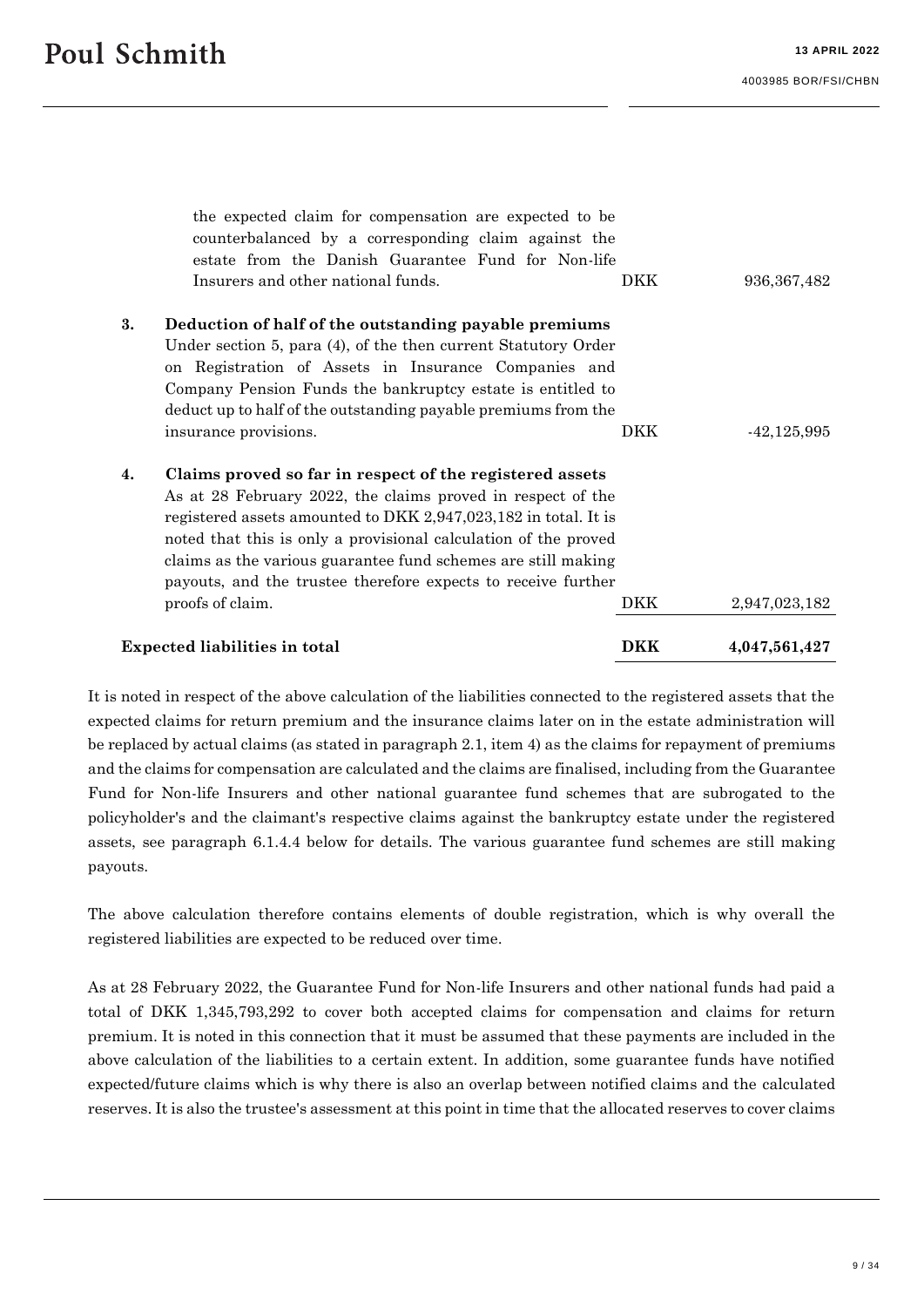for return premium as well as claims for compensation fully cover the future payments/notices of claims. It is consequently the trustee's expectation that the finally registered liabilities will be less than DKK 4 billion.

The trustee's most important task is consequently still to ensure that the notified claims are handled correctly. In cooperation with the Danish Guarantee Fund for Non-life Insurers the trustee has continued the claims handling by the existing claims examiners, see paragraph [6.1.4.1](#page-16-0) for details.

## <span id="page-9-0"></span>**2.2 Other liabilities relating to the unencumbered assets**

| Liabilities in total                                                        | DKK        | 141,693,410.44 |
|-----------------------------------------------------------------------------|------------|----------------|
| Claims under section 97 of the Bankruptcy Act (general creditor claims) DKK |            | 139,055,061.29 |
| claims)                                                                     | <b>DKK</b> | 967,914.74     |
| Claims under section 95 of the Bankruptcy Act (preferential employee)       |            |                |
| administration expenses)                                                    | <b>DKK</b> | 1,670,434.41   |
| Claims under section 94 of the Bankruptcy Act (secondary                    |            |                |

It is generally noted in respect of the notified claims that several claims could potentially be included in both the expected claims for compensation and the claims for return premium under the registered assets, see paragraph [2.1](#page-6-0) above, and at the same time have been separately proved against the bankruptcy estate under the unencumbered assets, see paragraph [2.2](#page-9-0) above. It means that the same claim could be included twice in the above calculations. At this point in time the scope of any claims that have been filed twice is not yet clear as the initial work regarding the examination of the filed claims has only just begun.

#### **3. INVESTIGATIONS RELATING TO AVOIDANCE**

The trustee refers to previous reports regarding this subject-matter as well as to paragraph [6.3](#page-27-0) below.

#### **4. CRIMINAL OFFENCES**

The trustee has informed the police under section 110(4) of the Bankruptcy Act. The trustee has had ongoing discussions with the police in this connection.

#### **5. BANKRUPTCY-RELATED DISQUALIFICATION**

The Bankruptcy Division of the Danish Maritime and Commercial High Court was separately notified in connection with the bankruptcy estate's report of 16 October 2019 under section 125(4) of the Bankruptcy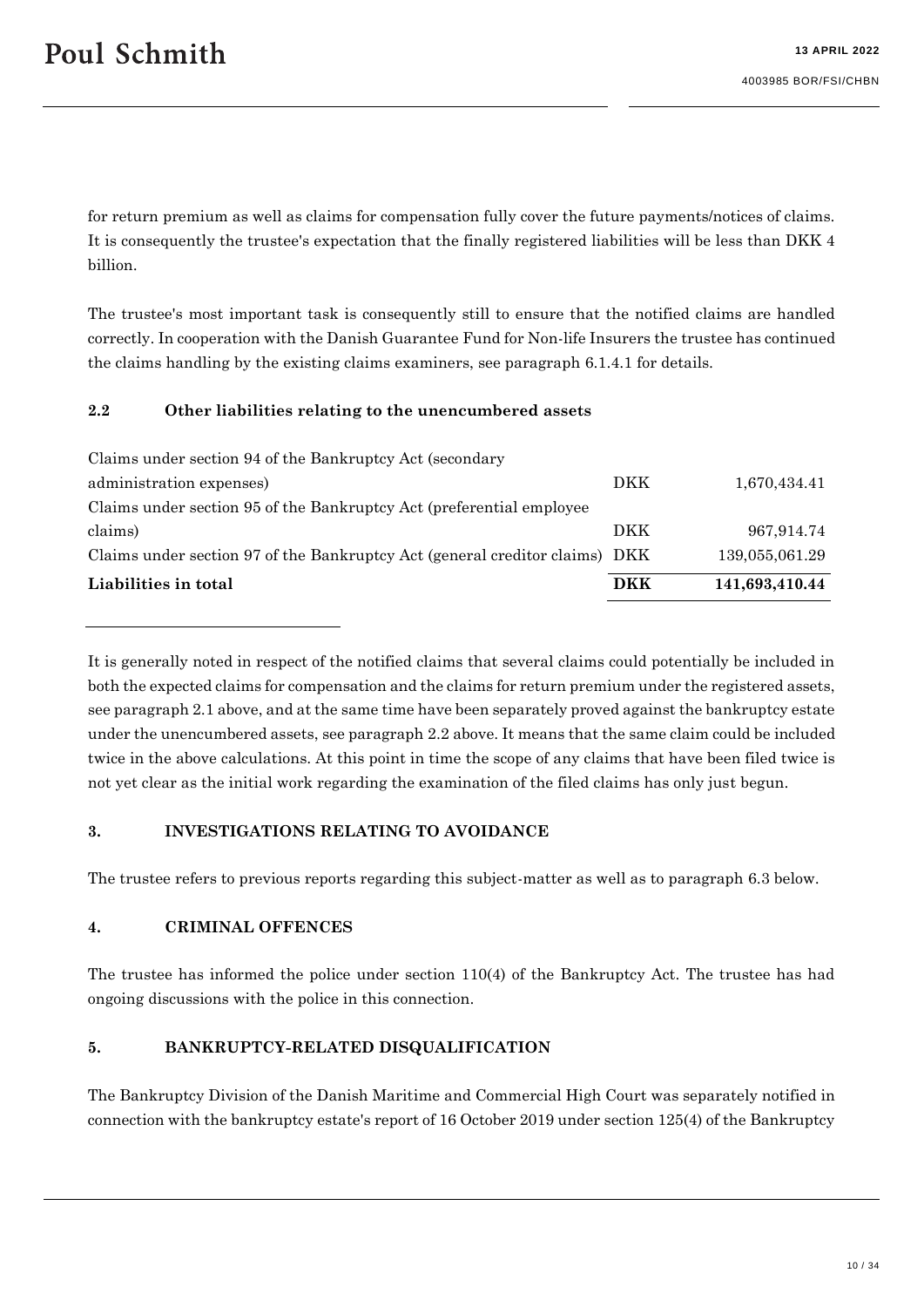Act of the trustee's investigation and assessment of whether there was any basis for instituting bankruptcy-related disqualification proceedings against the former management of Qudos Insurance A/S in bankruptcy under section 157(1), first sentence, cf section 160(1), first sentence, of the Bankruptcy Act.

On 21 May 2021, the Danish Maritime and Commercial High Court gave rulings in the cases against the former manager and against two members of the board of directors. The rulings by the Danish Maritime and Commercial High Court have been brought before the Danish High Court.

# **6. THE ESTATE ADMINISTRATION AND THE TIME SPENT IN THE PREVIOUS PERIOD**

#### <span id="page-10-1"></span>**6.1 The time spent on the registered assets**

The trustee's work relating to the registered assets in the period since 1 September 2021 and up to 28 February 2022 has focused on the following tasks:

#### *6.1.1 Securities*

The bankruptcy estate's securities portfolio primarily still consists of government bonds and corporate bonds which were booked at DKK 7,121,552 and DKK 104,260,519 respectively on 28 February 2022, see the list of assets in paragraph 1.2, items 1 and 2.

In the preceding period the trustee has managed the bankruptcy estate's securities portfolio and assessed the bankruptcy estate's securities investment policy and considered the need for having funds to pay the day-to-day operations in the bankruptcy estate.

Since the most recent report DKK 4,241,207 has been withdrawn from the company's custody account which has been added to the deposit used for operating the bankruptcy estate.

Approximately five hours have been spent by lawyers on such work since the most recent report.

#### <span id="page-10-0"></span>*6.1.2 Reinsurance*

As stated in the trustee's recent reports, the bankruptcy estate's most important asset among the registered assets is the receivables relating to the concluded reinsurance contracts, including the share of the reinsurance of the provisions for unearned premiums and the provisions for claims outstanding (paragraph 1.2, item 5) and the receivables from the reinsurers (paragraph 1.2, item 6).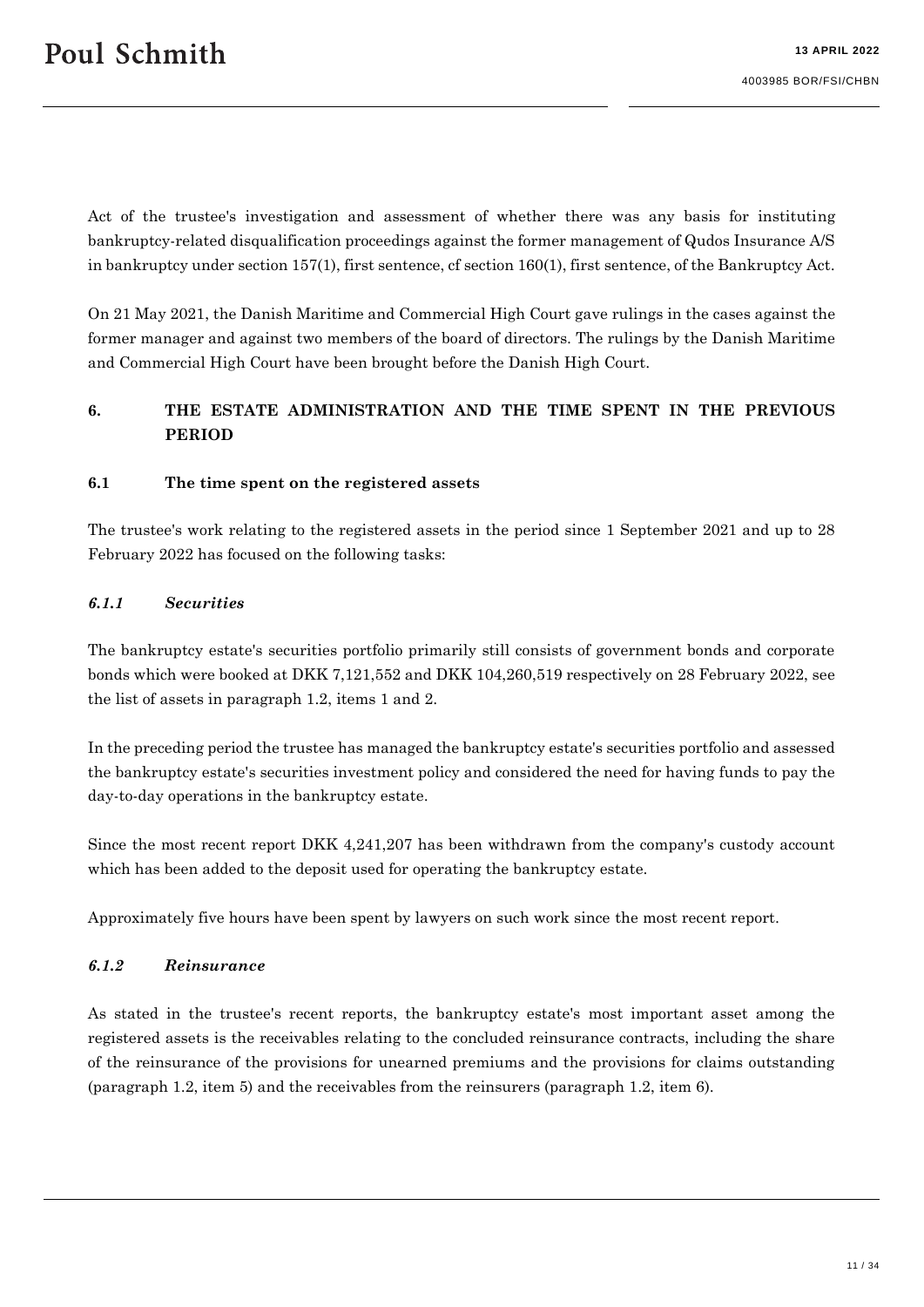The work involving the bankruptcy estate's reinsurance in the previous period has been, and still is, very complicated and the trustee is spending a significant amount of time on collecting the receivables relating to the reinsurance contracts.

The trustee's handling of the bankruptcy estate's reinsurance in the preceding period still focused on calculating and collecting the bankruptcy estate's receivables from the reinsurers.

In the preceding period the trustee's work has included calculating and collecting a claim against an English reinsurer where the trustee could not agree with the reinsurer about the calculation of the reinsurance claim. As stated in the trustee's most recent report, the trustee had engaged an English solicitor to assist with the collection of the claim. The trustee has had extensive correspondence with the reinsurer, and so far the estate has received GBP 1,300,000. A significant receivable is still outstanding, and the work of calculating and collecting the claim is still taking place.

The trustee has continued the direct discussions with the biggest European reinsurer regarding the part of the business that was not handled through an insurance broker prior to the bankruptcy. Since the most recent report the trustee's work regarding the collection of a substantial receivable from the reinsurer in question relating to a substantial return premium amount that has been paid to the policyholders has been extensive. So far, the trustee's work in this connection has resulted in the estate being paid approximately DKK 15,000,000 since the most recent report. A large receivable is still outstanding, and in the previous period the trustee held weekly meetings with the reinsurer for the purpose of securing the collection of the receivable. The bankruptcy estate received approximately DKK 83,000,000 after the deadline of this report of 28 February 2022.

In the preceding period the trustee also continued the discussions with and the follow-up in respect of two insurance brokers in England and Singapore that are the intermediaries between the bankruptcy estate and the biggest European reinsurer and the biggest Asian reinsurer as part of the collection of receivables.

In the previous period the trustee completed the indexation in the areas of substantial claims, which the trustee has provided information about in his most recent reports.

As also written in the trustee's most recent report, the insurance broker and the reinsurer in another body of contracts had stopped answering the trustee's letters, which is why it could not be ruled out that the trustee would have to take legal steps against the parties in question to secure the reinsurance asset. As previously stated, the trustee has contacted the reinsurer, and for now the trustee together with the insurance broker will try to collect the claim from the reinsurer out of court.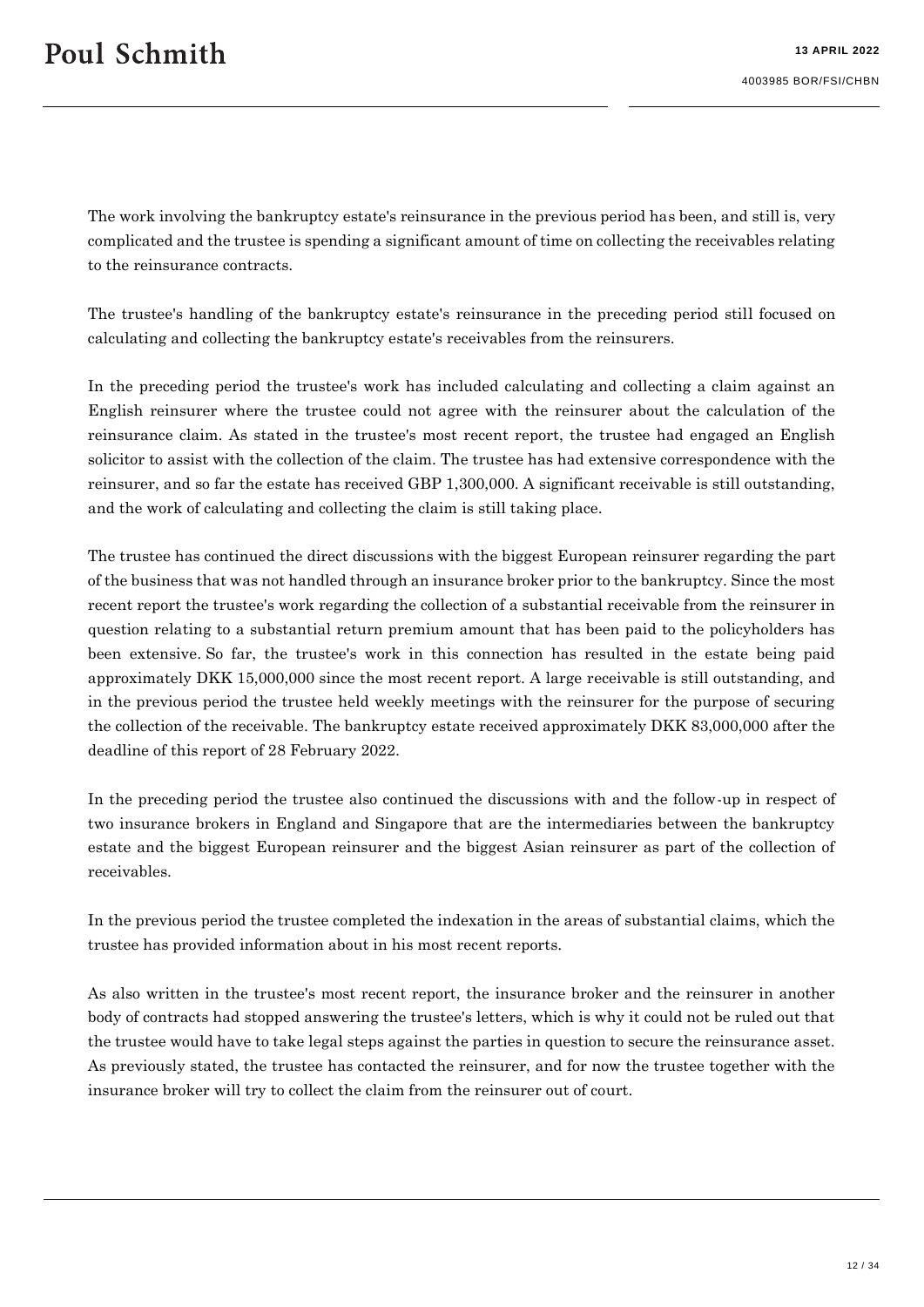The trustee is still focusing on commutating the small reinsurance contracts where the run-off can be determined with a high degree of probability. The trustee has carried out a number of legal analyses in this connection and has set up a working group and obtained actuarial valuations for the purpose of continuing this work.

Moreover, the bankruptcy estate has switched to almost full automated reporting to the reinsurers. In the previous period, the trustee's work has included implementing this automated process and solving the challenges that naturally arose in that connection.

Moreover, the trustee is still in regular contact with the consultant hired by the bankruptcy estate that handles the English and Irish substantial claims and reports to the reinsurers.

The work in the most recent period regarding the English part of the reinsurance, particularly regarding personal injury, has continued to be challenging due to COVID-19.

Finally, the trustee expects to send a semi-annual update to the reinsurers with information about the handling of the reinsurance and the general status of the bankruptcy estate during the first half of 2022.

DKK 49,060,440 in respect of reinsurance has been paid since the most recent report and up to 28 February 2022.

It means that a total of DKK 411,556,173 has been paid to the bankruptcy estate by the reinsurers since the company went bankrupt and up to 28 February 2022.

Approximately 650 hours have been spent by lawyers regarding the reinsurance since the most recent report.

#### <span id="page-12-0"></span>*6.1.3 Receivables from coverholders, claims examiners, insurance brokers, etc*

The bankruptcy estate's receivables from coverholders and claims examiners under the registered assets as at 20 December 2018 were booked at a value of DKK 84,251,990 but have been stated at DKK 0, see paragraph 1.2, item 7, as it is noted, however, that the bankruptcy estate's receivable of DKK 84,251,990 consisting of payable premiums is included with a deduction of 50% of the value of the bankruptcy estate's liabilities attached to the registered assets, see paragraph 2.1, item 3, under section 5, para (4), of the then current Statutory Order on registration of assets in insurance companies and company pension funds.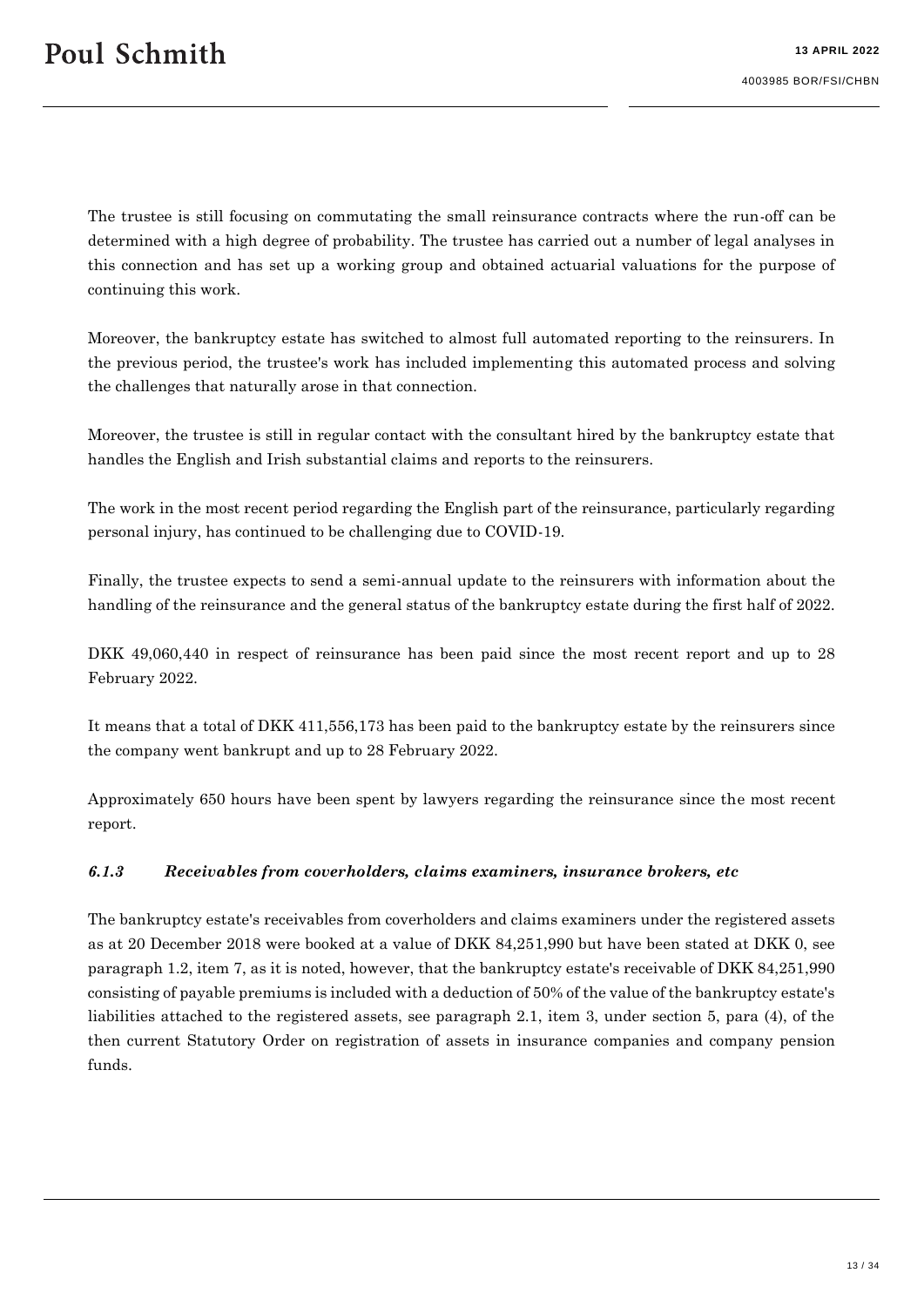The tasks relating to the receivables from coverholders, claims examiners, etc are described more specifically below.

In the preceding period the trustee continued collecting outstanding excess amounts from several policyholders. There were a total of 36 open cases in this connection and the trustee has closed some of those cases. The trustee has collected a total excess amount of DKK 142,377.11 so far (after a deduction of paid expenses).

In the previous period the trustee completed his initial assessment of whether the Guarantee Fund for Non-life Insurers has a right as a secured creditor to the excess amounts of the insurance claims that the Guarantee Fund for Non-life Insurers covers. The trustee has presented a proposal for a practical solution to the Danish Guarantee Fund for Non-life Insurers and other guarantee funds. The work has not yet been concluded.

#### *6.1.3.1 Premium receivables*

As stated in the most recent report, the trustee's investigations relating to booked premium receivables have shown that the receivables often had a lower value than the book value, which is why the book values were subject to great uncertainty. The trustee has continued to deal with the booked receivables in question.

#### *6.1.3.2 Claiming back insurance premium tax from tax authorities*

It is still the trustee's assessment that the bankruptcy estate is entitled to recover insurance premium tax paid for the part relating to the insurance period/the period after the termination of the policies, see section 26(1) of the Danish Insurance Contracts Act.

The trustee is in regular contact with the tax authorities in the countries where the recovery of the insurance premium tax is taking place.

Approximately 260 hours have been spent by lawyers on collecting the receivables from the coverholders, insurance brokers, tax authorities, etc as well as the work regarding the independent collection of unearned coverholder commission which is described separately in paragraph [6.1.3.3](#page-14-0) below since the most recent report.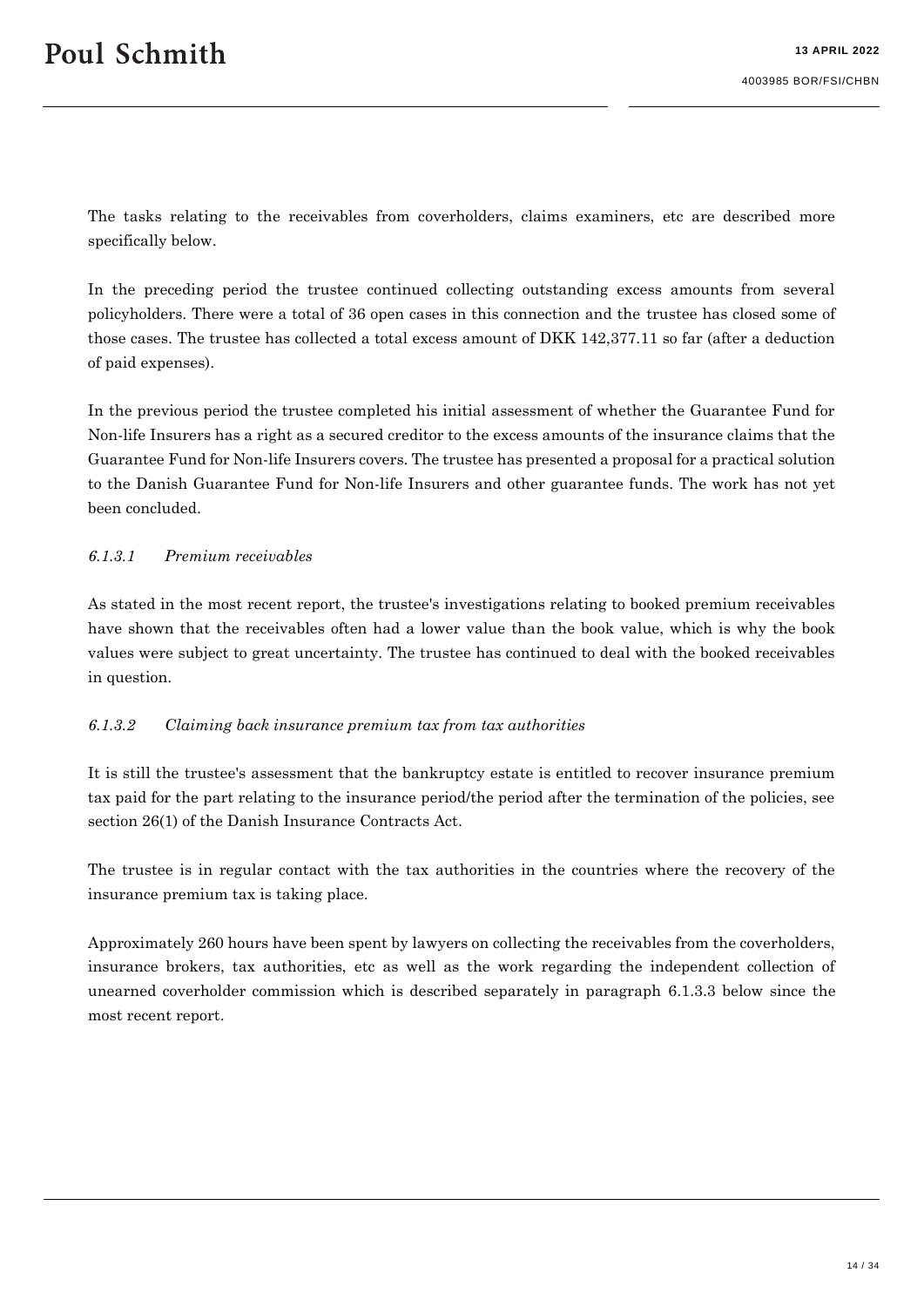#### <span id="page-14-0"></span>*6.1.3.3 Reclaiming unearned coverholder commission*

As written in the trustee's most recent report, the trustee has raised claims on behalf of the bankruptcy estate for repayment of unearned coverholder commission against a number of the bankruptcy estate's former coverholders.

#### 1) Legal action against a former coverholder in Italy

On 15 July 2021, the trustee brought a legal action against a former coverholder claiming payment of EUR 1,554,307.01.

In the previous period the trustee received the defence and drafted a pleading regarding the issue of jurisdiction which is to be tried in part. In the previous period the trustee also participated in a preliminary hearing.

The trial hearing in part regarding the issue of jurisdiction has been scheduled for 7 June 2022.

#### 2) Legal action against a former coverholder in France

On 9 July 2021, the trustee brought a legal action against a former coverholder claiming payment of EUR 2,383,970.68.

On 23 December 2021, the court passed a default judgment and the trustee has started the work of recovering the awarded amount.

#### 3) Legal action against a former coverholder in Denmark

On 22 October 2021, the trustee brought a legal action against a former coverholder claiming payment of DKK 498,327.32.

In the previous period the trustee spent time on drafting the writ of summons and received and reviewed the defence. An interim hearing was also held.

The former coverholder was declared bankrupt on 21 December 2021. The trustee has filed a claim against the estate.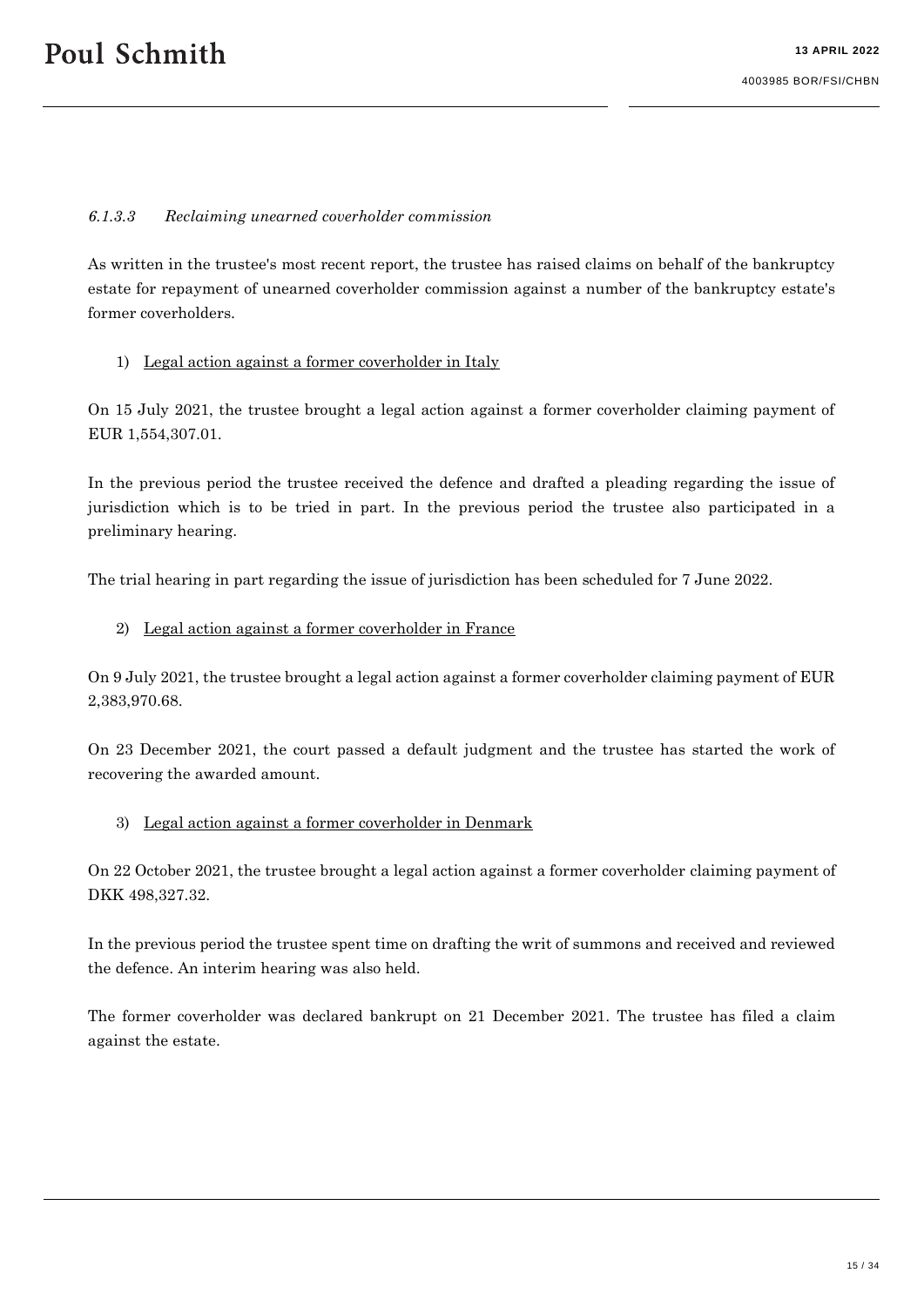#### 4) Legal action against a former coverholder in Denmark

On 17 December 2021, the trustee brought a legal action against a former coverholder claiming payment of DKK 110,913,051.71.

In the previous period the trustee spent time on drafting the writ of summons, holding meetings with the coverholder and the attorney representing the coverholder and received and reviewed the defence.

5) Legal actions with English governing law

In the previous period the trustee referred further cases to external lawyers in England and has therefore spent time on ongoing discussions with the external lawyers.

The trustee is still claiming back the coverholders' unearned commission, and it is not expected that the work will be finished soon as the recovery is made through courts and arbitration tribunals both nationally and internationally.

Approximately 650 hours have been spent by lawyers on the work of collecting/recovering unearned coverholder commission since the most recent report.

#### *6.1.4 The operations*

Firstly, it is noted that the trustee's work of dealing with and adapting various operational issues because of the COVID-19 pandemic that hit Denmark in March 2020 has continued to be extensive. It also affected the operations of the bankruptcy estate, including also in the most recent period when there were lockdowns both nationally and internationally.

The work relating to the operations is described in detail below, see paragraphs [6.1.4.1-](#page-16-0)[6.1.4.9.](#page-23-0)

The trustee has also raised a claim running into millions against an English coverholder and a reinsurer. The bankruptcy estate has taken on external legal assistance in England to assist with claiming back unearned commission. Since the most recent report the trustee has spent time on preparing and participating in mediation with the coverholder in question and has had ongoing discussions with the bankruptcy estate's external lawyers. The trustee is still in the process of assessing whether there is any basis for recovering the claim from the coverholder.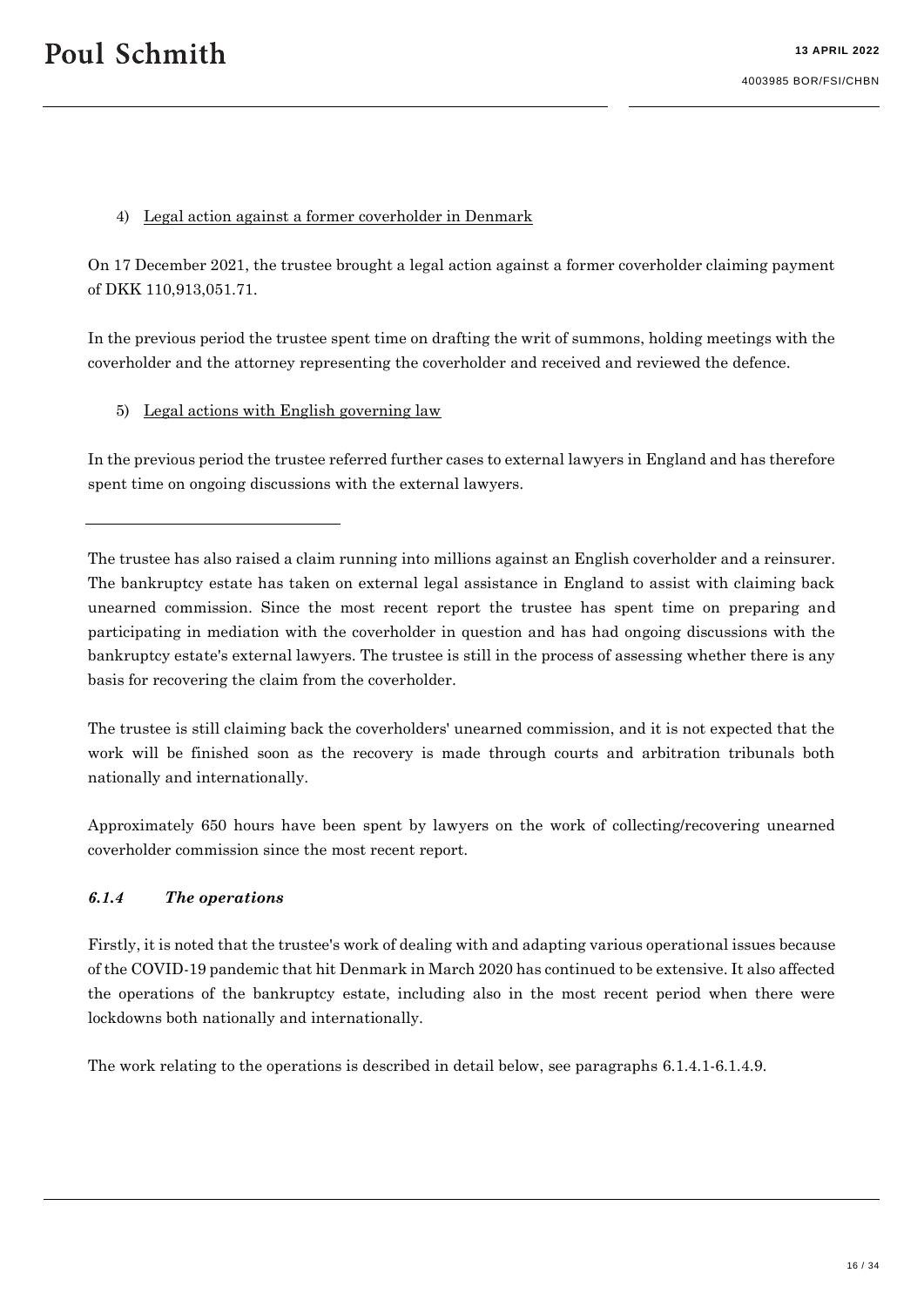#### <span id="page-16-0"></span>*6.1.4.1 Claims handling*

In connection with the issue of the bankruptcy order the trustee decided together with the Guarantee Fund for Non-life Insurers to continue the operations of the bankruptcy estate to minimise the bankruptcy estate's liabilities and secure the funds from the reinsurance, see paragraph [6.1.2](#page-10-0) for details.

It was decided in that connection to continue the claims handling by the existing claims examiners so that the ongoing claims handling continued to the widest extent possible in compliance with the existing claims handling agreements.

In the preceding period the trustee's claims handling still took up a lot of time. The purpose of the work is to ensure that the claims are still being properly handled so that the notification to the bankruptcy estate's reinsurers is also correct. The trustee has also adjusted and followed up on the claims handling by the claims examiners attached to the bankruptcy estate because of the COVID-19 pandemic.

The trustee still has talks and correspondence with the claims examiners about the general claims handling including about the procedure for rejecting claims notified after the termination of the policies, the procedure for notifying the bankruptcy estate of accepted claims, the Guarantee Fund for Non-life Insurers and/or other national guarantee fund schemes as well as the claims handling of specific claims. Several of the open claims still require the trustee's continuous involvement in the handling of the specific claims, including also in respect of the determination of the reserves.

The bankruptcy estate has created a new format for the claims examiners' notification of accepted claims to the bankruptcy estate. In the preceding period the trustee has had an ongoing dialogue with the bankruptcy estate's claims examiners for the purpose of keeping efficient control of the claims handling and reporting in that connection.

An Italian claims examiner had stopped the claims handling and paid out approximately 400 policyholders' insurance claims against the bankruptcy estate without the bankruptcy estate's acceptance despite the fact that only approximately 100 claims had been handled. Since the most recent report the trustee has made sure that the contract entered into with a new claims examiner regarding claims handling in Italy has been performed, and that the claims are being handled.

The ongoing claims handling is still taking place.

Approximately 660 hours have been spent by lawyers on such work since the most recent report.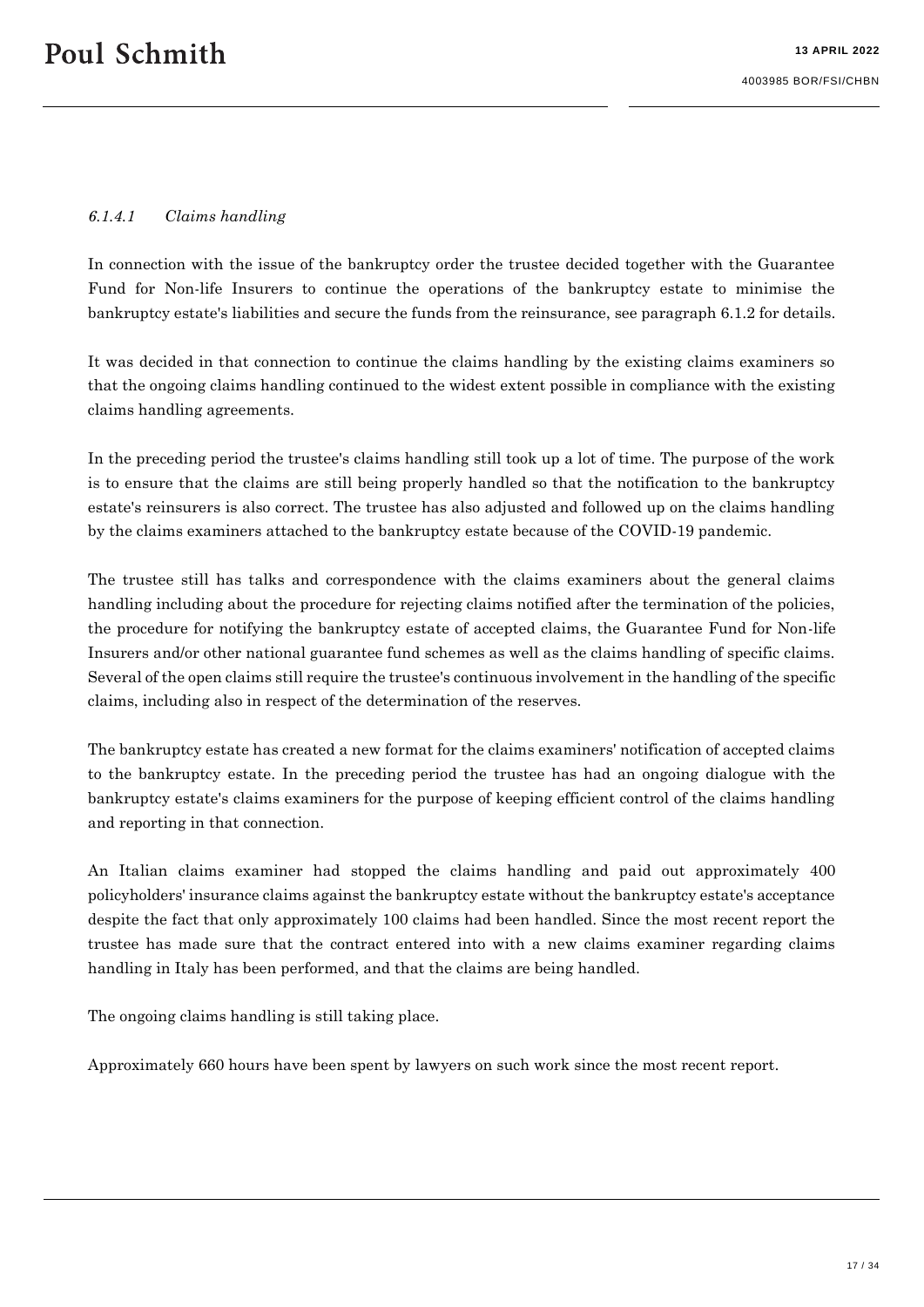#### *6.1.4.2 Bilateral agreements and contracts*

The trustee continued to spend time on administering and approving payments regarding the agreements and contracts to which the bankruptcy estate has become a party, including the payment of various operating expenses such as rent, IT solutions, telephony, utilities, insurance covering the bankruptcy estate's employees, staff canteen, etc.

The trustee has also spent time on regularly reviewing the costs that Alpha Insurance A/S in bankruptcy has paid regarding the service charges and other operating expenses of the leased premises because the bankruptcy estate is still to pay a proportionate part of the service charges of the leased premises and other operating expenses because of the sublease with Alpha Insurance A/S in bankruptcy and the agreement on apportionment of costs between Alpha Insurance A/S in bankruptcy and Qudos Insurance A/S in bankruptcy (the so-called "agreement on apportionment of costs"), see also paragraph [1.3,](#page-5-0) item 12 above.

In the period the trustee's work also included re-invoicing the time that the bankruptcy estate's employees have spent on the estate administration of Alpha Insurance A/S in bankruptcy as such costs are to be paid by Alpha Insurance A/S in bankruptcy. The costs are re-invoiced every quarter, and the work is therefore ongoing and will continue in future.

On 7 June 2021, the bankruptcy division of the Danish Maritime and Commercial High Court issued a bankruptcy order against Gefion Insurance A/S.

It was subsequently decided that Gefion Insurance A/S in bankruptcy was to move to the same leased premises as Alpha Insurance A/S in bankruptcy and Qudos Insurance A/S in bankruptcy so that the bankruptcy estates could share leased premises, resources, experience, etc.

The trustee consequently spent time on preparing for Gefion Insurance A/S in bankruptcy moving in, which took place on 1 February 2022. A sublease was drafted in that connection, and the agreement on apportionment of costs was updated so that both Gefion Insurance A/S in bankruptcy and Qudos Insurance A/S in bankruptcy will pay a proportionate part of the service charges and other operating expenses in future.

Approximately 20 hours have been spent by lawyers on such work since the most recent report.

#### *6.1.4.3 The bankruptcy estate's employees*

The trustee's work has included dealing with the bankruptcy estate's employees on an ongoing basis.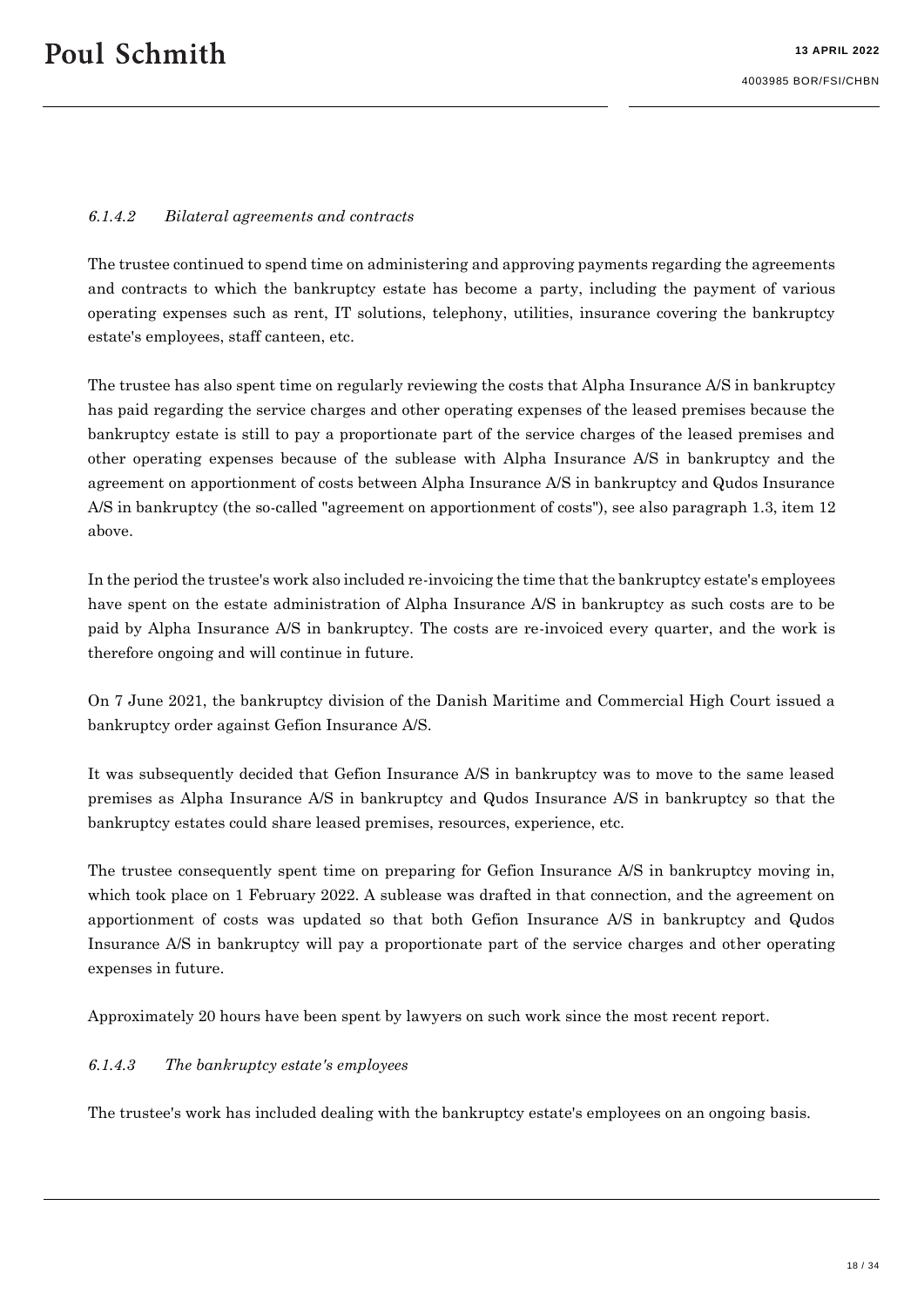Moreover, the trustee spent time on dealing with the employees in respect of COVID-19, including adjusting the COVID-19 guidelines on an ongoing basis for the bankruptcy estate's employees in accordance with the ongoing development in the pandemic. The trustee has participated in conference calls and video conferences on an ongoing basis with the bankruptcy estate's employees to ensure the continued operations and progress of the claims handling and to ensure the well-being of the employees.

The trustee has also dealt with usual employee matters as in any other operating business, including regarding illness, pregnancy, resignations, etc.

The trustee is regularly assessing the bankruptcy estate's staff, including whether there is any need for adjusting the resources in the bankruptcy estate. Five employees resigned in the previous period. In the same period the trustee entered into an agreement with a consultant, and the trustee also hired a new employee.

Approximately 35 hours have been spent by lawyers on such work since the most recent report.

#### <span id="page-18-0"></span>*6.1.4.4 Talks with guarantee funds*

In the preceding period the trustee continued to have regular talks with the Guarantee Fund for Non-life Insurers and its administration company, Topdanmark Forsikring A/S, green card agencies, including the Danish Motor Insurers' Bureau (DFIM) and other national guarantee fund schemes.

The talks have primarily been about the payment of the policyholders'/the claimants' claims, including the procedure for exchanging insurance claims/claims for return premium between the various guarantee funds and the bankruptcy estate, talks about the calculation of the policyholders' claim for return premium and the process of notifying the bankruptcy estate of insurance claims/claims for return premium.

The trustee has also had discussions with the Guarantee Fund for Non-life Insurers about the status of the Fund's claims in the bankruptcy estate, including whether the Fund is entitled to priority satisfaction for the Fund's claims, see also paragraph [6.1.7](#page-26-0) below.

It is noted that the guarantee funds mentioned above are still examining and paying out insurance claims/claims for return premium to the policyholders/claimants, and the trustee is involved on an ongoing basis in the guarantee funds' processing and payouts of the reported insurance claims/claims for return premium.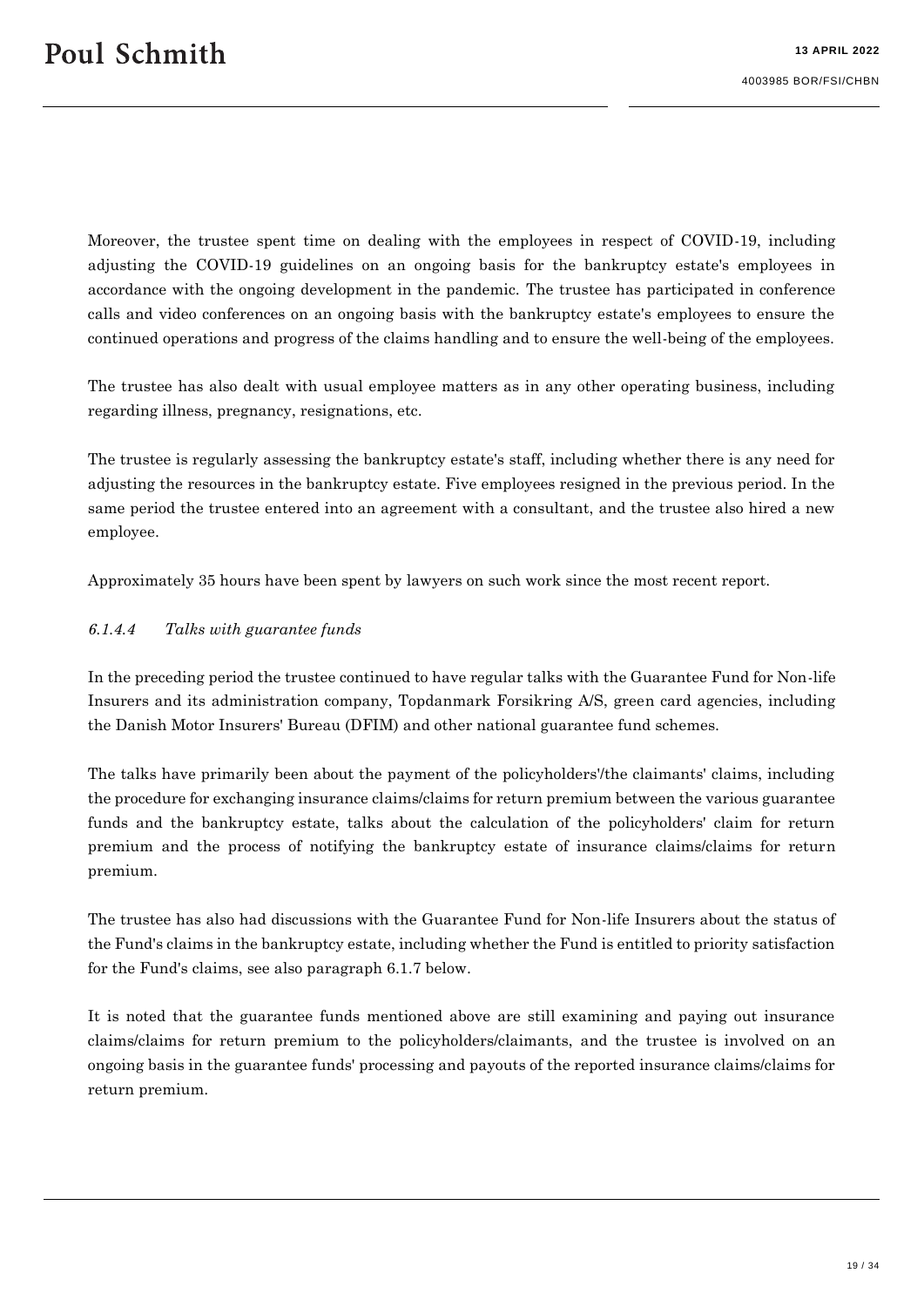The trustee has also had talks with the guarantee funds and public authorities in other European countries. The trustee's talks and coordination with the various guarantee funds are still taking place and will take place as long as there are open insurance claims in the jurisdictions of the various guarantee fund schemes.

Approximately 90 hours have been spent by lawyers on such work since the most recent report.

#### *6.1.4.5 Correspondence with policyholders and claimants*

The trustee has continued to have regular correspondence with policyholders in different countries about their insurance products from Qudos Insurance A/S in bankruptcy, including their claims for return premium and claims for compensation against the bankruptcy estate.

Since the issue of the bankruptcy order and up to the time of preparing this report the trustee has been contacted approximately 8,320 times by policyholders and claimants. The trustee is dealing with these inquiries on an ongoing basis.

In the preceding period the inquiries were primarily questions about when the policyholders can expect to receive the payouts for their claims for return premium from the guarantee funds and/or the bankruptcy estate and questions from policyholders and claimants about specific claims handled by the claims examiners or attorneys.

It is noted in this connection that the Guarantee Fund for Non-life Insurers and the English compensation scheme FSCS (Financial Services Compensation Scheme) repay return premium on a regular basis. The Guarantee Fund for Non-life Insurers and FSCS also make regular payouts regarding accepted claims for compensation to claimants.

In order to provide information about the bankruptcy and its legal effects to the affected parties, the trustee is regularly updating the bankruptcy estate's website with relevant information which the policyholders and claimants could need in connection with the handling of their possible claims against the bankruptcy estate.

The trustee has started to go through the complaints from policyholders about claims handling and rejected claims.

Approximately 75 hours have been spent by lawyers on such work since the most recent report.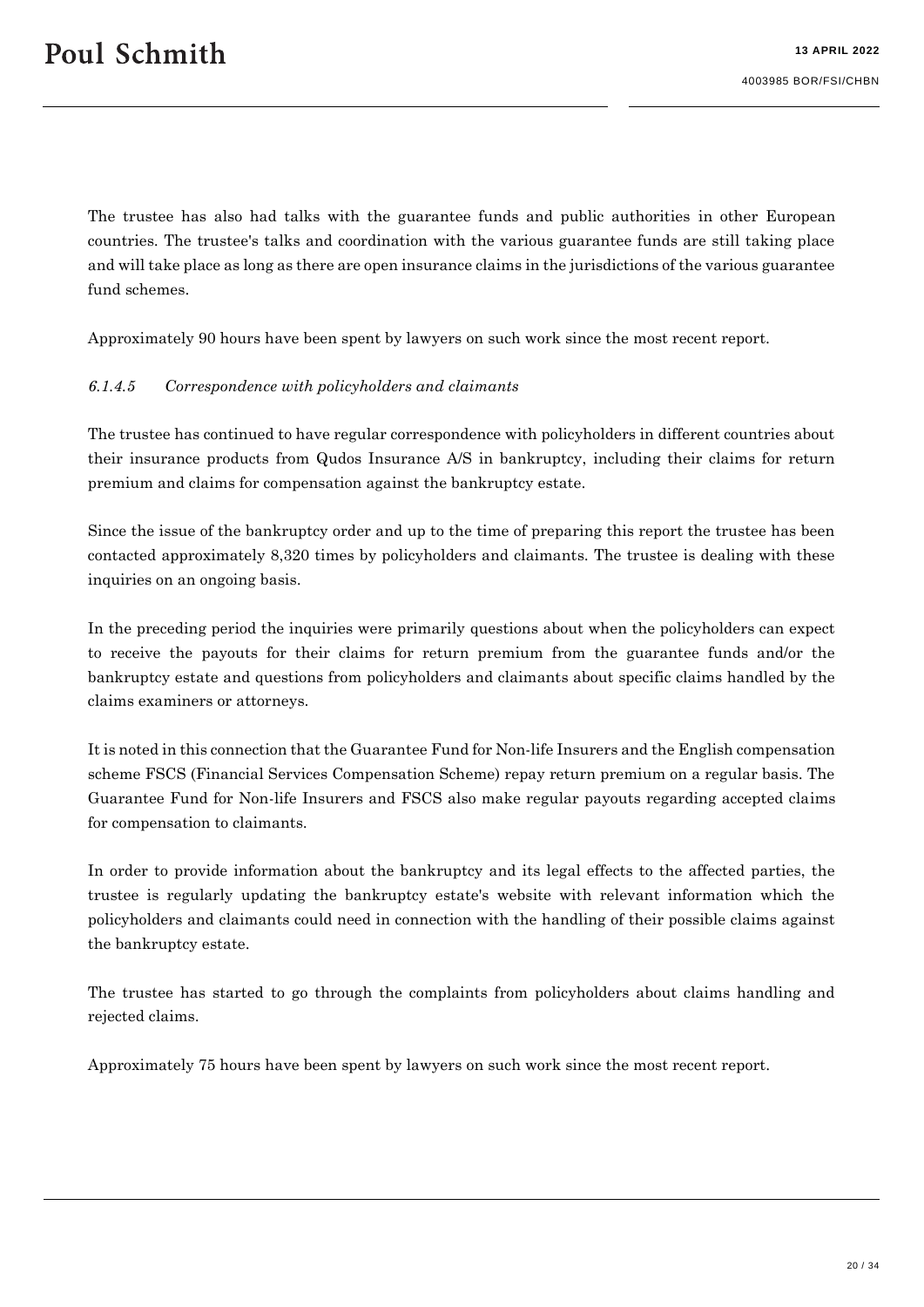# *6.1.4.6 Legal actions to which the bankruptcy estate has become a party or which have been brought by the bankruptcy estate*

After the issue of the bankruptcy order the trustee decided to become a party to a number of legal actions that primarily were about rejected claims and which were already handled by external lawyers on behalf of Qudos Insurance A/S (now in bankruptcy).

The legal actions to which the bankruptcy estate has become a party are still primarily handled by external lawyers according to the agreements previously entered into between the respective claims examiners/coverholders and Qudos Insurance A/S (now in bankruptcy), which is why the affected claims examiners/coverholders and the lawyers have received the trustee's permission to continue the current legal actions brought against Qudos Insurance A/S (now in bankruptcy) before the issue of the bankruptcy order.

The trustee has corresponded and has had discussions with the attorneys about the cases.

The legal actions that Qudos Insurance A/S (now in bankruptcy) previously handled directly are now being handled by the trustee. The same predominantly applies to actions brought after the bankruptcy. The trustee has spent time on drafting pleadings and participating in case management conferences and trial hearings in the legal actions.

The legal actions to which the bankruptcy estate has either become a party or which have been brought by the bankruptcy estate are described in general below.

#### Legal actions brought against coverholders:

The bankruptcy estate together with a co-insurer brought a legal action in England against a former coverholder, a claims examiner appointed by the coverholder, a sub-supplier of the previously mentioned claims examiner as well as the coverholder's insurer that issued the professional indemnity insurance which became involved when the coverholder went into administration (liquidation). The subject-matter is payment of approximately GBP 8.9 million.

The trustee's work has continued to include fulfilling the extensive English disclosure requirements, including work relating to handing over data and material for such purpose as well as contributing to answers to questions from the opposing parties that have arisen in connection with the process.

On 17 January 2022, the trustee entered into a settlement with a coverholder/claims examiner after having negotiated the terms of such settlement. The settlement amount has been paid, and the English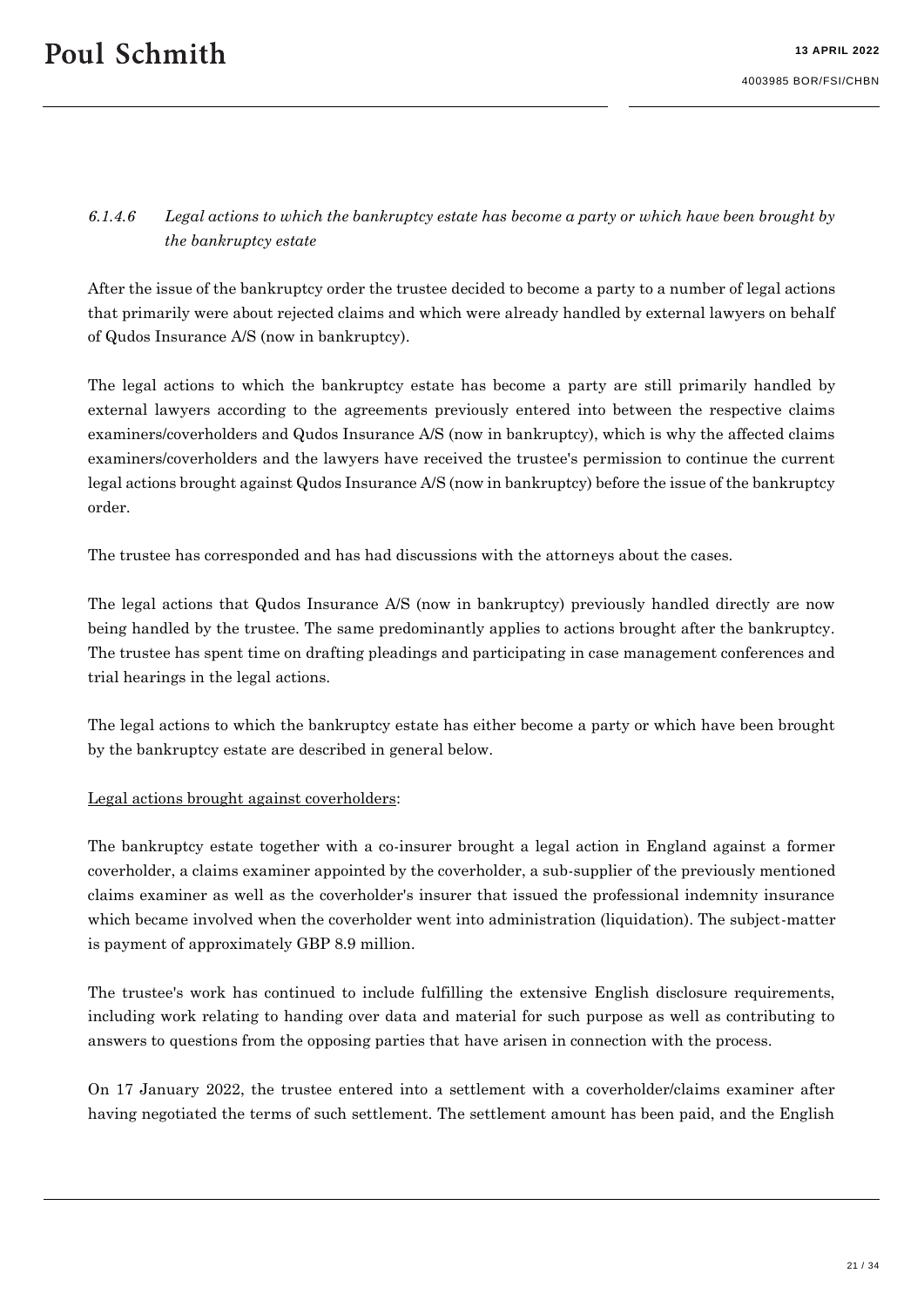court that heard the case is in the process of taking the necessary measures to pay back the security that was provided by the bankruptcy estate when the legal action was brought, see paragraph 1.2, item 4, above. The only outstanding issue will be the final distribution of the settlement amount between the bankruptcy estate and the co-plaintiff. It is expected that all issues will be concluded before the summer holidays.

The settlement terms are subject to a confidentiality clause.

The bankruptcy estate has also lodged a writ of summons against a coverholder by which the bankruptcy estate has raised a claim for payment of DKK 1,868,578.49. The claim arises out of an agreement on prepaid profit sharing between the coverholder and Qudos Insurance A/S (now in bankruptcy) which entailed that the coverholder received prepaid profit sharing of DKK 2,756,511.39 in total until 2015. It had been agreed between Qudos Insurance A/S (now in bankruptcy) and the coverholder that the coverholder was subsequently to repay the prepaid profit sharing to Qudos Insurance A/S (now in bankruptcy). The claim raised corresponds to the amount that the coverholder had not repaid to Qudos Insurance A/S when the company went bankrupt and which is still outstanding.

The final hearing was held on 12 April 2021, and the bankruptcy estate was successful in the judgment of 10 May 2021 by the district court as the coverholder was ordered to pay DKK 1,868,578.49 to the bankruptcy estate. The coverholder appealed the judgment to the Danish Western High Court. In that connection the trustee has spent time on drafting the respondent's notice, the respondent's rejoinder and a supplementary pleading. At the High Court's request, the parties also participated in court-based mediation on 2 September 2021, but the parties did not find a solution.

Bankruptcy proceedings were commenced against the coverholder as a result of a bankruptcy order of 21 December 2021 issued by the Bankruptcy Court of Aarhus. The estate did not intervene in the appeal proceedings. The Danish Western High Court consequently rejected the appeal proceedings on 10 February 2022, and the judgment by the district court of 10 May 2021 is therefore upheld.

It means that approximately 130 hours in total have been spent by lawyers on litigation against former coverholders since the most recent report.

#### Legal actions about subrogation etc:

Firstly, the trustee refers to the most recent report in which the trustee gave an account of the work in connection with the legal actions about subrogation etc.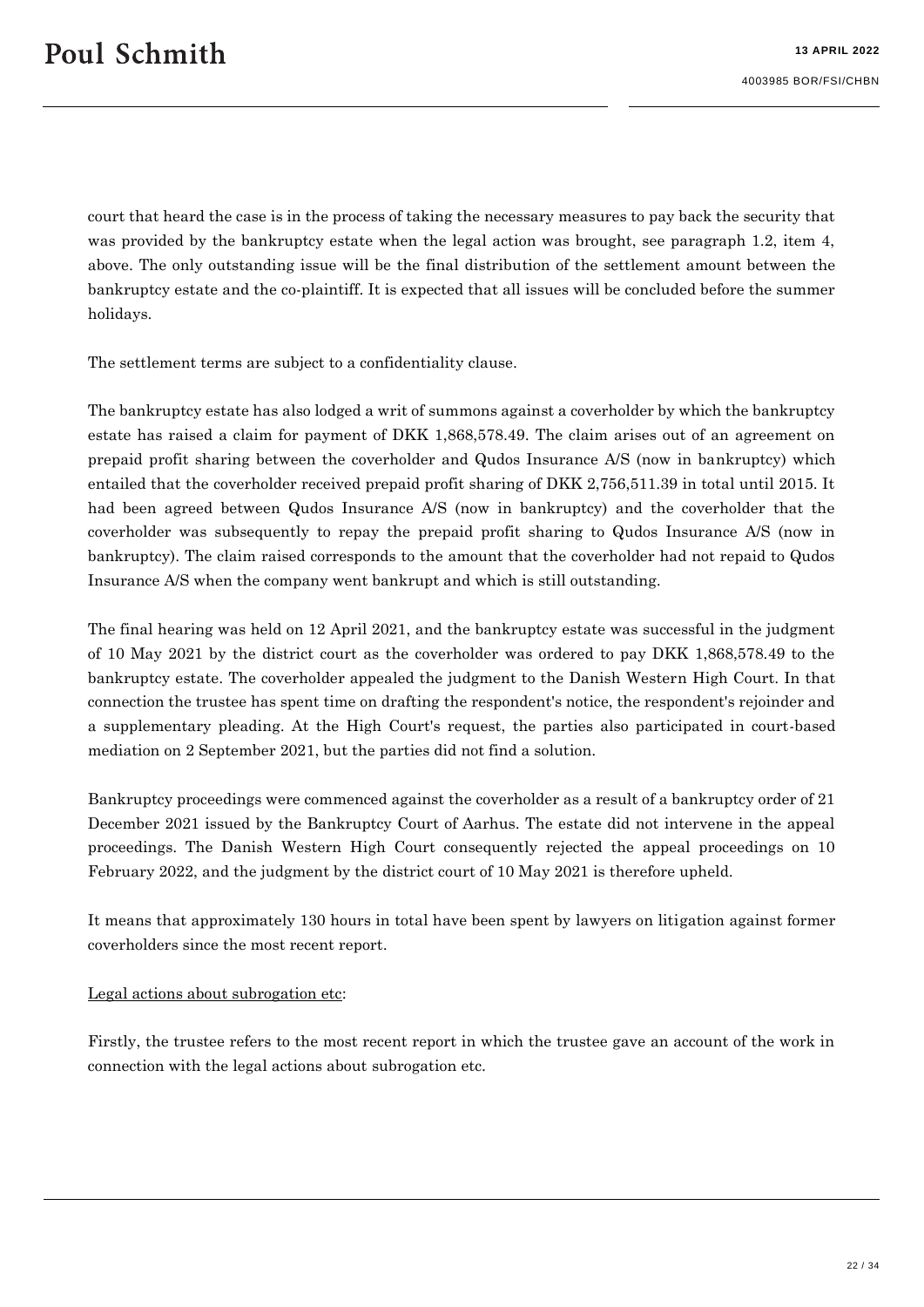The legal actions about subrogation vary in terms of scope and complexity and they are at different preparation stages. In some of the cases the trustee has spent time on drafting the writs of summons, going through the other party's defences, participating in trial hearings in part, participating in surveys and appraisals and case management conferences.

At present, one of the legal actions has been set down for trial. The trial hearing has been scheduled for 9 May 2022.

Moreover, the trustee is still waiting for a date to be fixed for the final hearing of one case about subrogation.

Approximately 100 hours have been spent by lawyers so far on the pending legal actions about subrogation since the most recent report.

As previously stated, the trustee has also issued a number of writs of summons relating to claims for avoidance and recovery on behalf of the bankruptcy estate against a number of related parties and third parties in addition to the legal actions mentioned in this paragraph. These legal actions and the work in this regard relate to the unencumbered assets and are dealt with separately in paragraph [6.3](#page-27-0) below.

It means that since the most recent report approximately 230 hours have been spent by lawyers on the legal actions brought by the bankruptcy estate or to which the bankruptcy estate has become a party and which relate to the registered assets and where the proceeds will also be part of the registered assets.

#### *6.1.4.7 Legal actions brought against the bankruptcy estate*

The trustee spent time on the legal actions brought against Qudos Insurance A/S in bankruptcy after the issue of the bankruptcy order. The legal actions are primarily being handled by external attorneys in compliance with the agreements entered into with the relevant claims examiners and the bankruptcy estate. The trustee has had many discussions with the external attorneys about the cases and has instructed them to make a plea of no case to answer in the cases in compliance with section 141 of the Bankruptcy Act.

The bankruptcy estate's Spanish claims examiner has informed the trustee that seven legal actions have been brought against the bankruptcy estate after the bankruptcy order was issued. In the previous period the trustee also clarified a number of issues in the cases.

Since the most recent report a legal action has been brought against the bankruptcy estate with a request for the taking of evidence out of court, and a legal action has been concluded.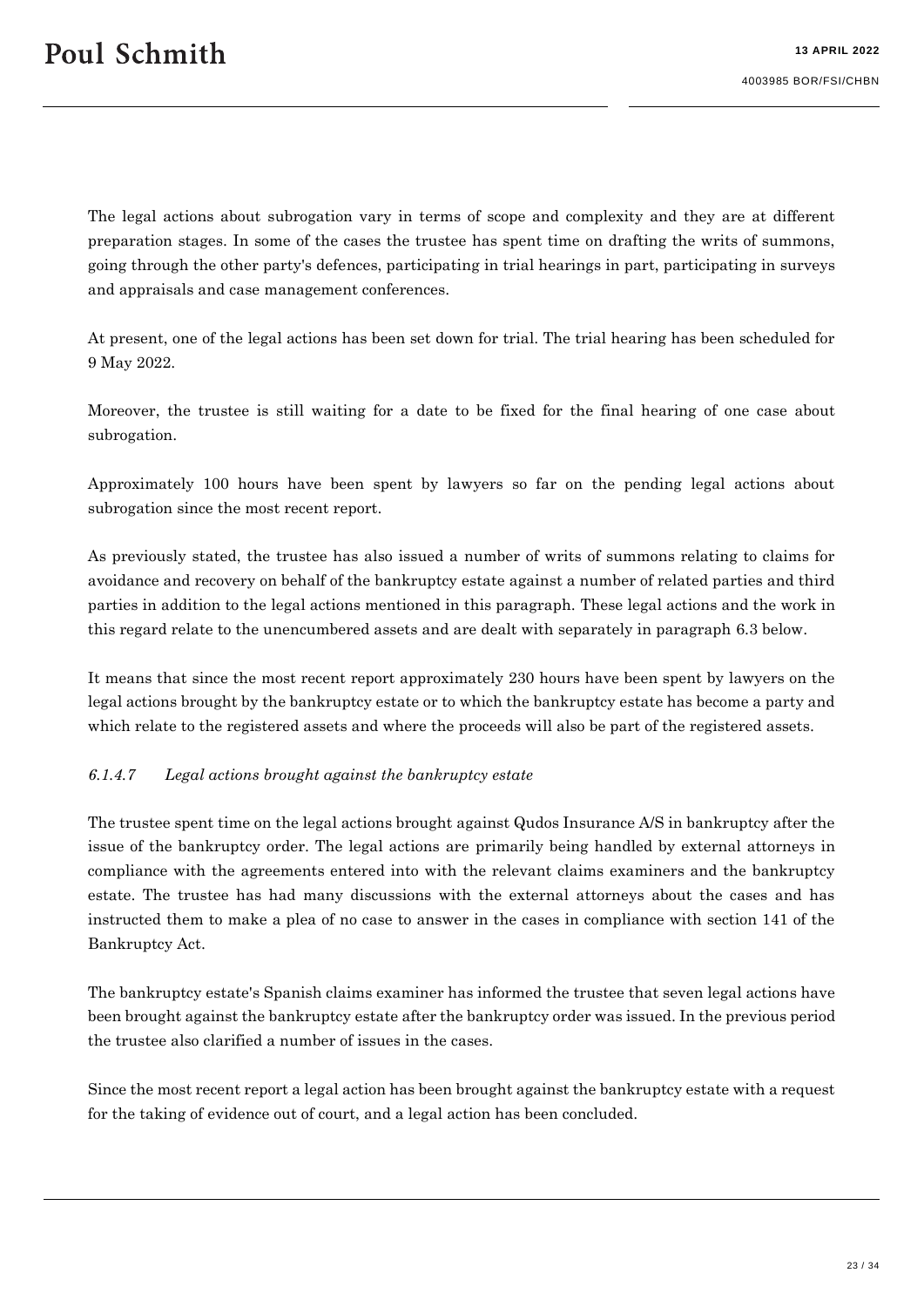The trustee has spent time on going through the request for the taking of evidence out of court with exhibits, including the questions. The trustee has also had discussions with the expert and the opposing party. Finally, the trustee has spent time on drafting a submission with comments on the opposing party's request for the taking of evidence out of court as well as drafting his own questions to the expert.

Since the most recent report approximately 70 hours have been spent by lawyers on the legal actions brought against the bankruptcy estate.

#### *6.1.4.8 Compliance, GDPR and audits*

As part of continuing the operations of the bankruptcy estate the trustee has continued the process of identifying the agreements with the company's business partners including the coverholders and claims examiners requiring a data processing agreement. The work of making sure that Qudos Insurance A/S in bankruptcy is wound up in compliance with the GDPR to the widest extent possible is still extensive.

The trustee's additional work has included determining the need for entering into data processing agreements with the attached insurance brokers and claims examiners.

In the previous period the trustee also carried out audits of several of the bankruptcy estate's attached claims examiners. It is noted that due to COVID-19 the work of planning the audits has been extensive and that several audits were postponed to the beginning of 2022.

The trustee also refers to previous reports containing accounts of the work relating to compliance, GDPR and audits.

Approximately 135 hours have been spent by lawyers on such work since the most recent report.

#### <span id="page-23-0"></span>*6.1.4.9 Audit and bookkeeping*

The trustee previously took on external accounting assistance that continues to assist the bankruptcy estate.

It is also noted in respect of the bookkeeping and the declaration of direct and indirect taxes that the trustee's own employees are assisting with the bookkeeping of the day-to-day running of the bankruptcy estate, approving all payments by the bank and declaring direct and indirect taxes on a regular basis. The consequence is that the trustee's employees are also at the company in person on a regular basis.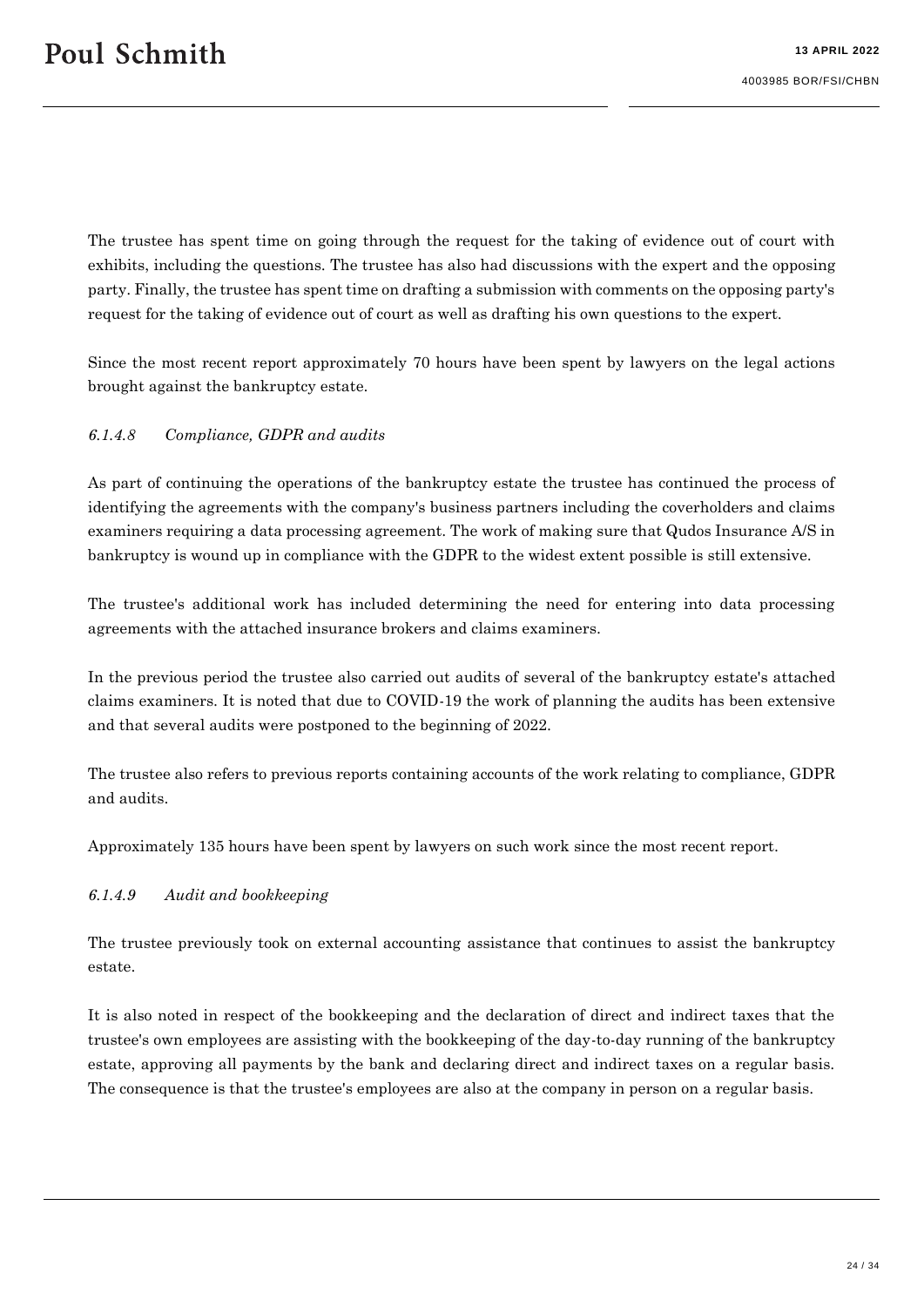Approximately 161 hours have been spent on such work since the most recent report of which 141 hours have been spent by the trustee's employee skilled in accounts.

#### *6.1.5 General work regarding planning the notification process*

The trustee has continued to spend time on planning the notification process in the estate, including handling the reporting sheet for the claims examiners as well as maintaining and developing the functions of the register of debts and claims. In that connection the trustee has continued to hire external consultancy assistance. The trustee has also prepared a number of internal processes for the notification of claims, see paragraphs [6.1.5.1](#page-24-0)[-6.1.5.3](#page-25-0) below.

In addition, the trustee registers the received notifications of claims in the bankruptcy estate's register of debts and claims for registered assets on an ongoing basis.

Approximately 15 hours have been spent by lawyers on such work since the most recent report.

#### <span id="page-24-0"></span>*6.1.5.1 Web form, repayments of premium (claims for return premium)*

Moreover, the trustee continued to spend time on handling the claims for return of premiums against the bankruptcy estate and the Guarantee Fund for Non-life Insurers filed via the web form designed by the bankruptcy estate in collaboration with the Guarantee Fund for Non-life Insurers and its administration company Topdanmark Forsikring A/S.

As at 28 February 2022, 37,942 claims for return premium had been filed by using the form. The trustee has also spent time on handling the claims for return of premiums through bulk reporting of claims for return of premiums.

The trustee has continued to have regular discussions with the Guarantee Fund for Non-life Insurers and FSCS about the calculation of return premium regarding the various insurance products, see paragraph [6.1.4.4](#page-18-0) for details, as the guarantee funds subrogate to the policyholders' claims against the bankruptcy estate when the payments are made to the policyholders.

The Guarantee Fund for Non-life Insurers and FSCS made payouts regarding claims for return premium to the policyholders in the preceding period.

Approximately ten hours have been spent by lawyers on such work since the most recent report.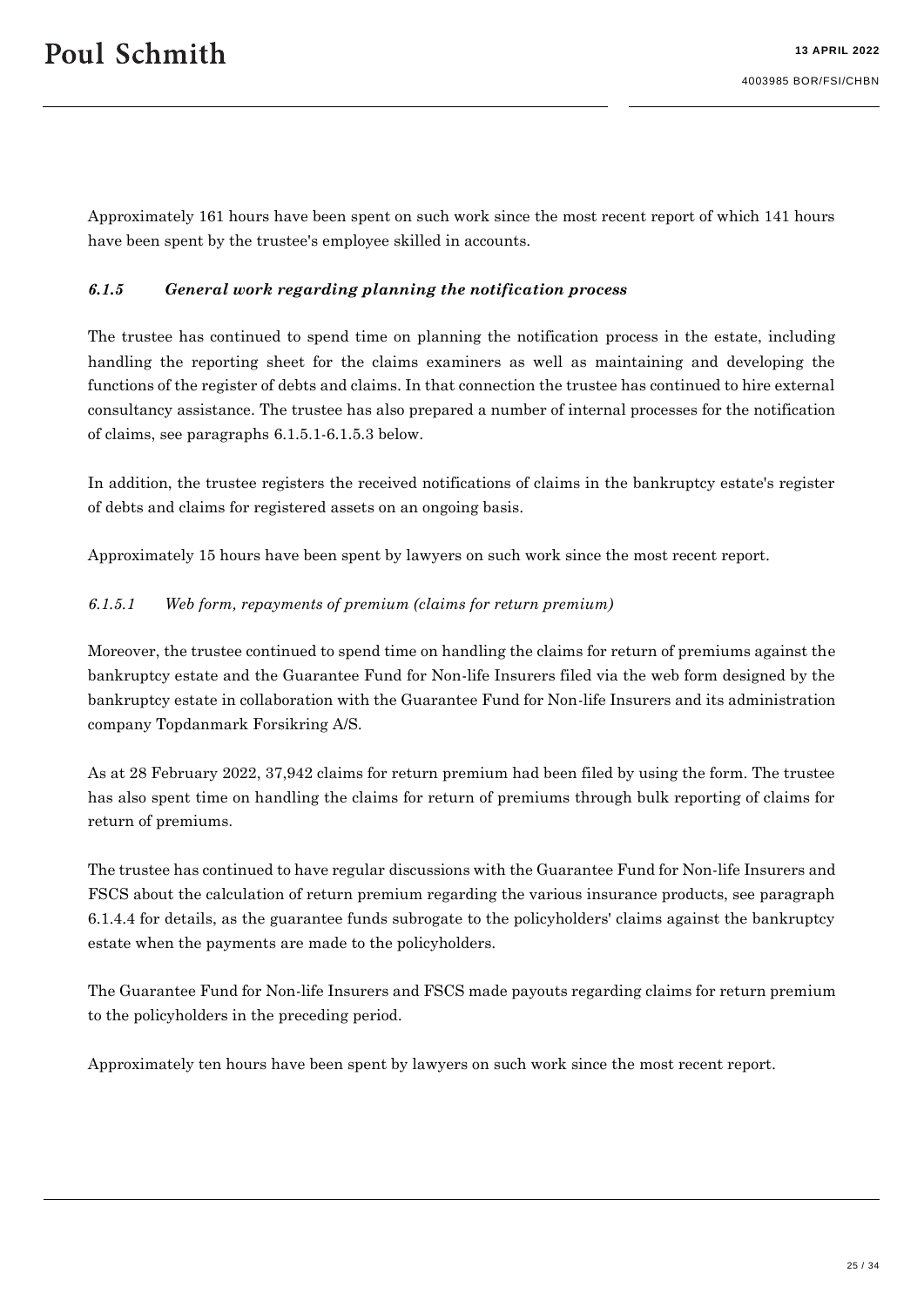#### *6.1.5.2 Notification of claims from claims examiners*

The trustee continued to spend time on developing a procedure for the claims examiners' notification of the accepted insurance claims to the bankruptcy estate as well as maintaining and developing the new register of debts and claims to handle the claims filed under the registered assets. 105 insurance claims had been notified as at 28 February 2022.

Approximately ten hours have been spent by lawyers on such work since the most recent report.

#### <span id="page-25-0"></span>*6.1.5.3 Web form for complaints*

As previously stated, the trustee has designed a web form to handle complaints. The claimant can give notice of an insurance claim by using the form if the claims examiner has refused to process the claim if, for example, it is a claim under a terminated insurance policy (loss suffered after 28 March 2019) and/or the claimant disagrees with the claims examiner about the compensation that has been awarded.

When the bankruptcy estate receives a complaint through the complaint form, the claim is registered in the bankruptcy estate's register of debts and claims.

As at 28 February 2022, a total of 54 complaints had been made against the bankruptcy estate by using the complaint form.

The trustee has dealt with the complaints opened through the complaint form with assistance from the bankruptcy estate's employees.

Approximately ten hours have been spent by lawyers on such work since the most recent report.

#### *6.1.6 Examination of claims*

In the previous period the trustee started the preparations for the examination of the filed claims for return premium and insurance claims.

In the previous period the trustee therefore also started to examine in detail when the policyholders' claims for return premium, the claimants' insurance claims respectively could be deemed to have become barred by limitation, including which national statute of limitations that regulates the two types of claims.

The initial examination of claims work is still taking place.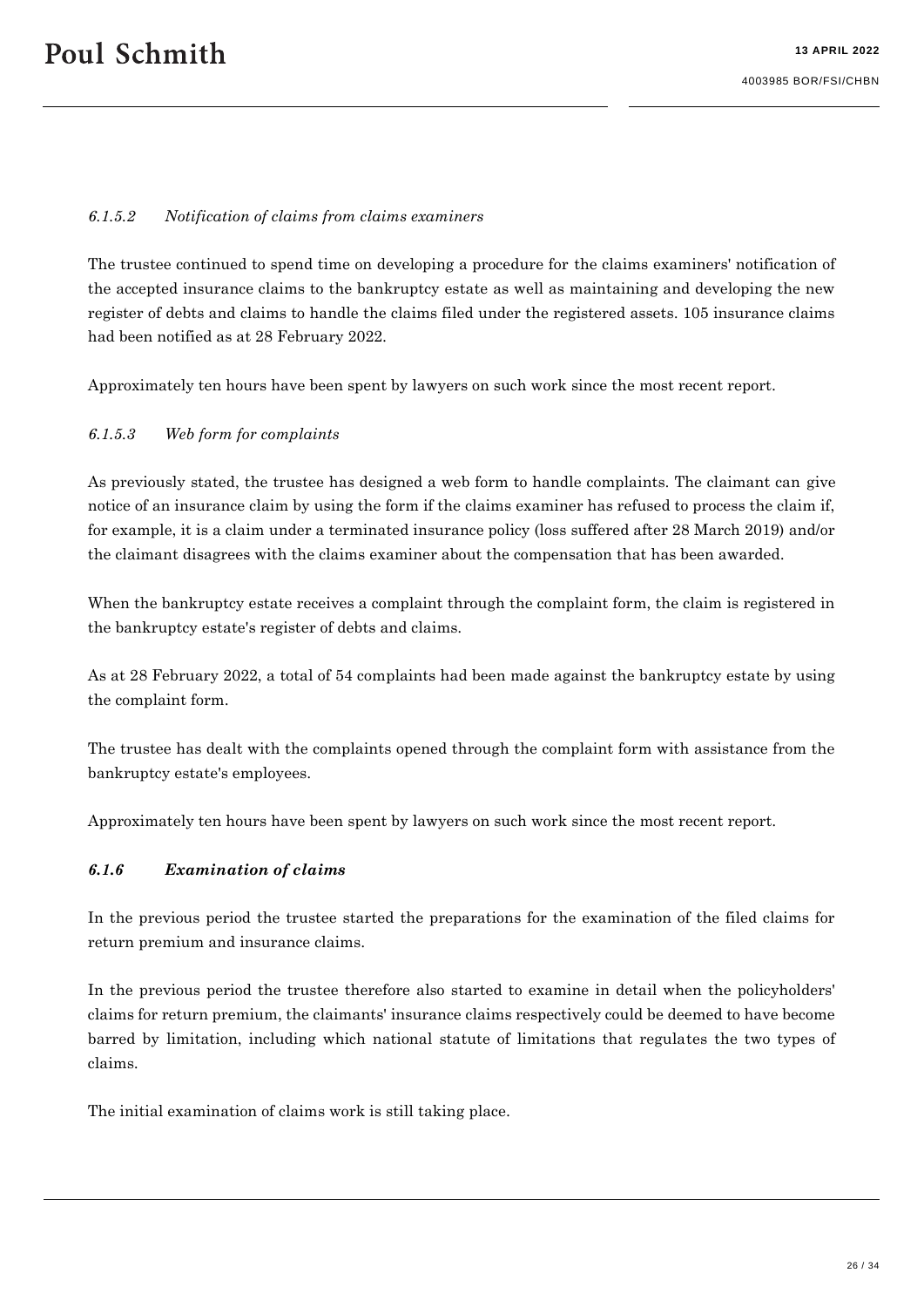Approximately 25 hours have been spent by lawyers on such work since the most recent report.

# <span id="page-26-0"></span>*6.1.7 The creditors' special status, if any, in relation to receivables from reinsurers and other assets*

#### *6.1.7.1 The Danish Guarantee Fund for Non-life Insurers*

The trustee had talks and corresponded with the Guarantee Fund for Non-life Insurers about whether the Guarantee Fund for Non-life Insurers has a special legal status in the bankruptcy estate.

This issue is still the subject of discussions and correspondence between the parties.

#### *6.1.7.2 The EFTA Court*

The trustee learned that a court in Liechtenstein had asked the EFTA Court for an advisory opinion about the interpretation of the Solvency II Directive, including the issue of whether claims for return premium raised after the commencement of bankruptcy proceedings should be deemed to be a preferential claim within the meaning of the Directive. The EFTA Court delivered its decision in the case on 10 March 2020 in the case.

In the decision the EFTA Court ruled that claims for return premium raised after liquidation has started (the bankruptcy proceedings) are not covered by the definition of an insurance claim in the Solvency II Directive.

As the decision also affects a number of central subjects for the estate administration of Qudos Insurance A/S in bankruptcy, the trustee spent time in the previous period on studying the decision and the importance of the decision to the estate administration of the notified claims for return premium against the bankruptcy estate, including an assessment of the importance of the decision to the bankruptcy estate and the legal status of the creditors.

Approximately 80 hours have been spent by lawyers on the above work since the most recent report.

It means that approximately 3,191 hours in total have been spent on work relating to the registered assets of which 141 hours have been spent by the trustee's employees skilled in accounts.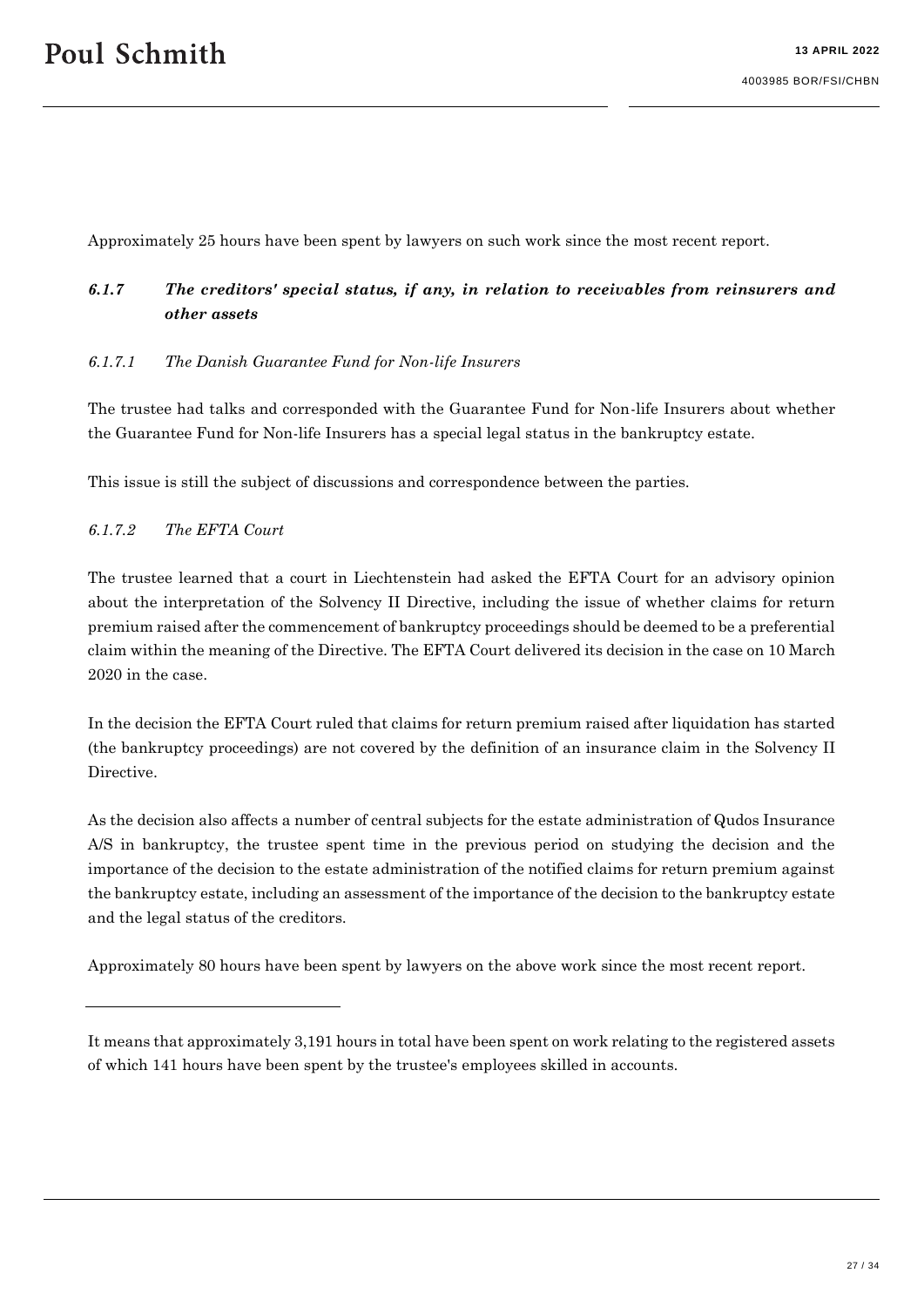#### <span id="page-27-1"></span>**6.2 Time spent on the unencumbered assets**

The trustee's work relating to the unencumbered assets in the period since 1 September 2021 and up to 28 February 2022 has focused on the following tasks:

#### <span id="page-27-0"></span>**6.3 Investigations relating to claims for avoidance and repayment and legal actions**

As previously stated, the trustee has brought a number of legal actions claiming avoidance and recovery.

The individual cases are described below.

#### *6.3.1 Claims for avoidance and recovery against a foreign company*

In May 2020, the bankruptcy estate brought a legal action against a foreign company (now in liquidation) in Guernsey as it was the bankruptcy estate's opinion that there was a basis for a claim for recovery and/or avoidance against the foreign company of approximately DKK 25,800,000.

Following a long period with the exchange of pleadings about choice of law and jurisdiction, pleadings are currently being exchanged in the case about the merits of the case

The work in the previous period has included dialogues on an ongoing basis with the bankruptcy estate's external lawyers in Guernsey and on going through several submissions from the defendants and from the bankruptcy estate's external lawyers.

Approximately 56 hours in total have been spent on such work.

# *6.3.2 Legal action regarding claim for compensation against two members of the former management of Qudos Insurance A/S*

As written in paragraph 6.3.1 above, the bankruptcy estate brought a legal action in May 2020 against a foreign company (now in liquidation) in Guernsey as it was the bankruptcy estate's opinion that there was a basis for a claim for recovery and/or avoidance against the foreign company of approximately DKK 25,800,000.

On 26 November 2021, the bankruptcy estate brought a legal action against two members of the former management of Qudos Insurance A/S before the Copenhagen City Court regarding a claim for compensation relating to the participation by the two former members of the management in the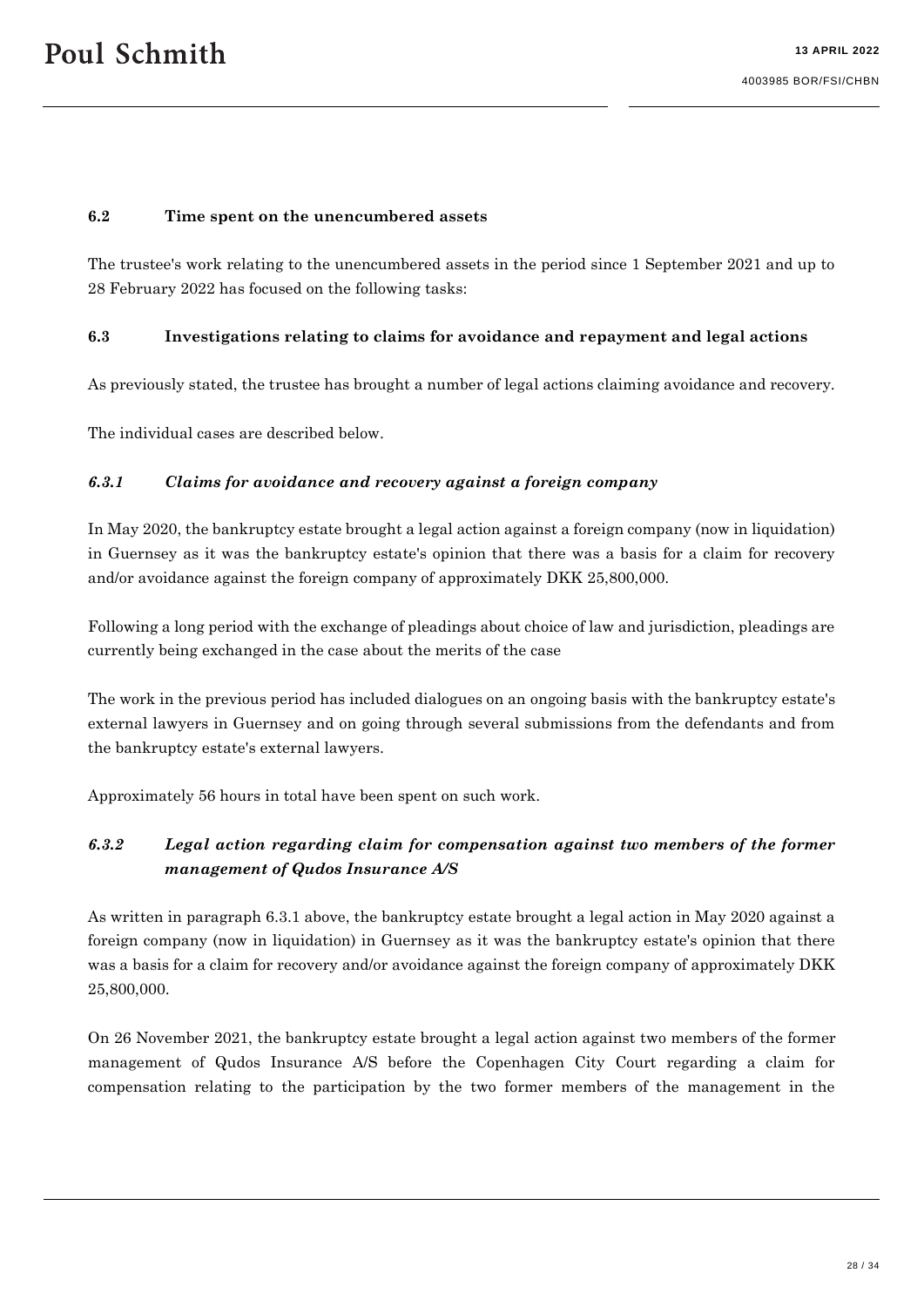transaction in question from which the bankruptcy estate's claim for recovery and/or avoidance against the foreign company arose.

The bankruptcy estate has also notified the other members of the former management of Qudos Insurance A/S and the bankruptcy estate has reserved the right to raise a claim for compensation against the former members of the management in question if the claim for compensation cannot be raised in the legal actions that have been brought and/or the defendant parties, including the foreign company, do not have the required ability to pay.

Approximately 70 hours in total have been spent on such work.

# *6.3.3 Legal action about claims for recovery and compensation against Qudos Insurance A/S's parent company and other consolidated companies about illegal funds generated from operations*

On 22 December 2020, the bankruptcy estate brought a legal action against Qudos Insurance A/S's ultimate parent company and two other consolidated companies claiming payment of DKK 52,825,500 to the bankruptcy estate plus interest under the Danish Interest Act and section 215(1) of the Danish Companies Act.

The subject-matter of the case is the bankruptcy estate's claim for recovery and compensation in relation to financial funds that Qudos Insurance A/S made available for the acquisition of Qudos Insurance A/S by Qudos Insurance A/S's ultimate parent company from Echelon Financial Holdings Inc. on 7 March 2017 that in the trustee's opinion is contrary to the prohibition against funds generated from operations laid down in section 206(1) of the Danish Companies Act.

In the defendants' joint defence of 19 March 2021 the defendants pleaded dismissal of the case, in the alternative dismissal of the claim, and in the second alternative dismissal of the claim against payment of a lesser amount. In the reply of 31 August 2021 the bankruptcy estate requested an expert valuation of the bankruptcy estate's statement of loss.

On 29 November 2021, the Copenhagen City Court ruled that the defendants' pleas of dismissal of the case were not to be listed to be tried in part.

The defendants then filed a pleading where the defendants requested that the bankruptcy estate's request for an expert valuation be barred as superfluous evidence, see section 341 of the Danish Administration of Justice Act.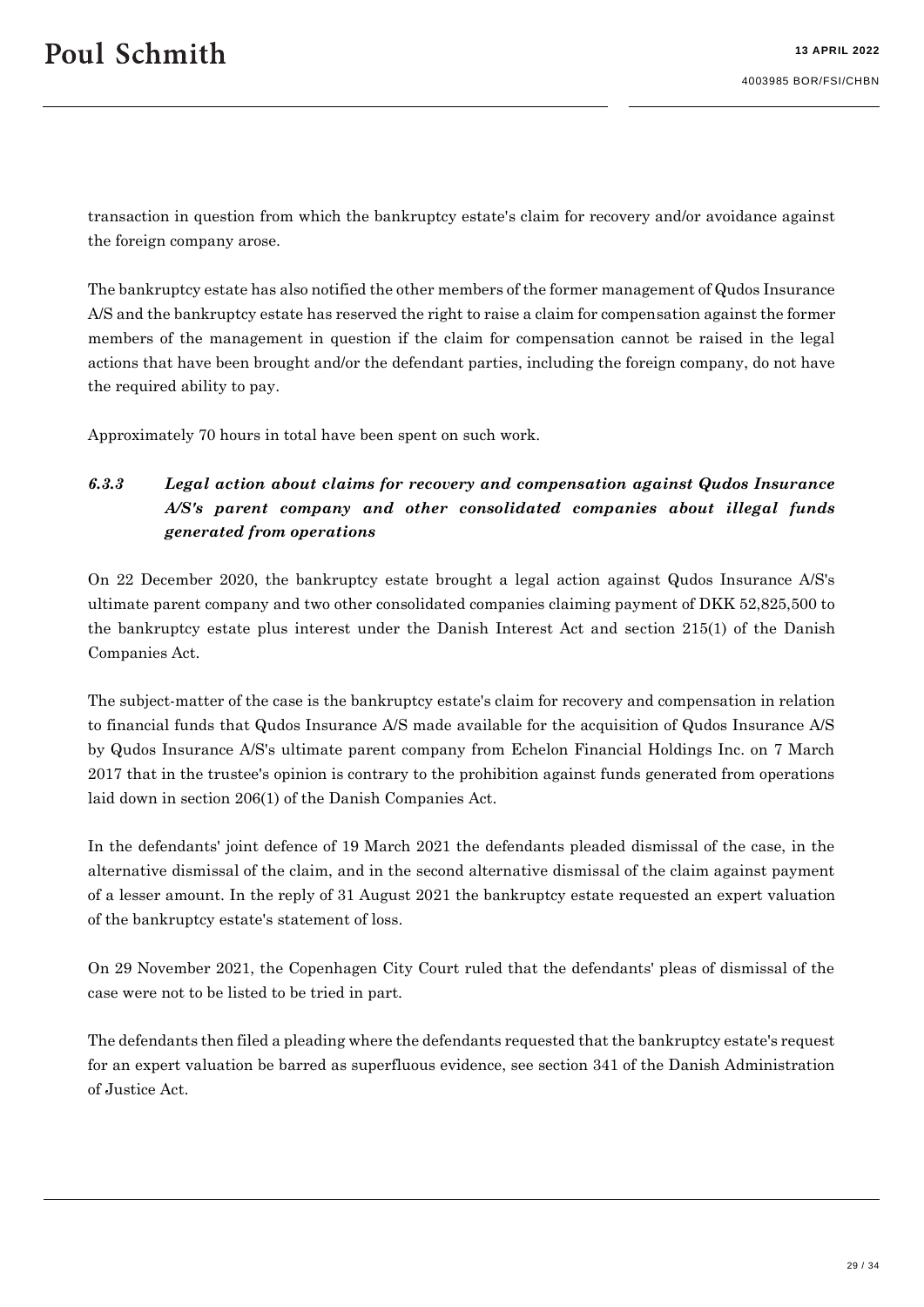The bankruptcy estate has filed a pleading with comments on the defendants' objection. The Copenhagen City Court gave a ruling on 1 February 2022 by which the bankruptcy estate's request for an expert valuation was granted. Pleadings are currently being exchanged about the expert valuation.

The case was set down for trial at the end of 2022 during an interim hearing held over the telephone on 6 October 2021.

Approximately 179 hours have been spent on such work.

# *6.3.4 Claims for avoidance, repayment and damages against a person with a connection to Qudos Insurance A/S and this person's company*

On 20 December 2019, the bankruptcy estate brought a legal action against a person with a connection to Qudos Insurance A/S and this person's company. The claim amounted to DKK 16,870,385 in total.

The District Court of Lyngby delivered its judgment in the case on 30 June 2021 by which the defendant person and this person's company were ordered to pay DKK 15,640,942 plus statutory interest as from 20 December 2019 and pay the legal costs of the case of DKK 633,000 to the bankruptcy estate. The judgment was appealed to the Danish Eastern High Court where it is currently pending.

During the exchange of pleadings in the appeal proceedings the appellants filed the appellant's notice, the appellant's reply and appeal notice 1 and the bankruptcy estate filed the respondent's notice, the respondent's rejoinder and appeal notice A.

The case has been set down for trial in the autumn of 2022 before the Danish Eastern High Court.

On 24 November 2021, the bankruptcy estate notified the other members of the former management of Qudos Insurance A/S. A right was reserved in the notifications to make these parties personally liable in damages if recovery/avoidance and/or compensation were impossible in respect of the person with a connection to Qudos Insurance A/S and this person's company or if the person in question and this person's company do not have the required ability to pay.

Approximately 79 hours have been spent on such work since the most recent report.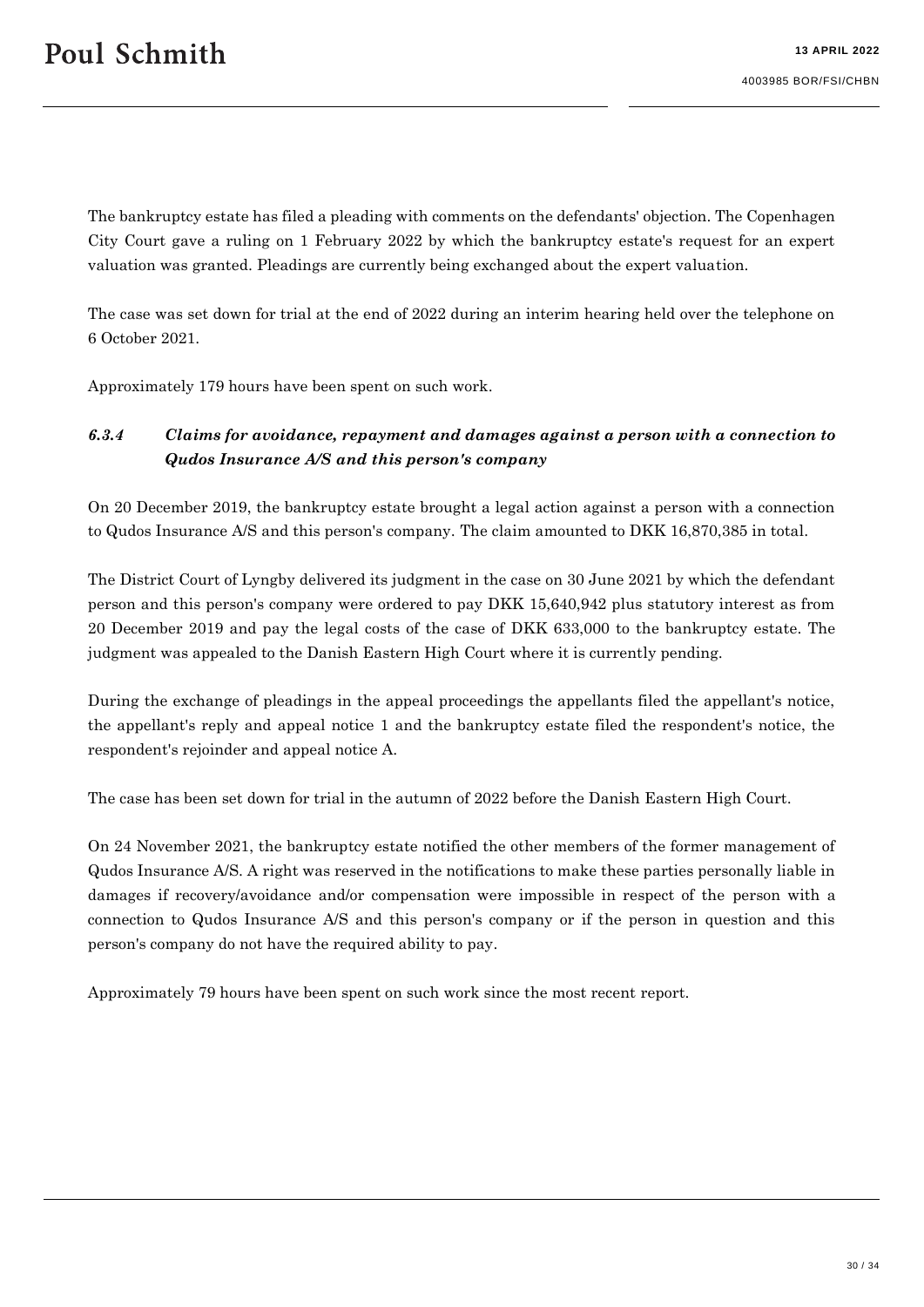#### <span id="page-30-0"></span>*6.3.5 Claims for avoidance and recovery against a third party and a consolidated company*

The trustee has established a claim for avoidance and/or a claim for recovery against a third party and a consolidated company. The bankruptcy estate lodged a writ of summons against the parties on 20 December 2019.

The trustee participated in the trial hearing in the case on 27, 28 and 29 October 2021. On 26 November 2021, the Copenhagen City Court delivered its judgment. The bankruptcy estate was successful in its claim, and the third party and the consolidated company were consequently ordered jointly and severally to pay Qudos Insurance A/S in bankruptcy DKK 5,000,000 plus statutory interest, in so far as the consolidated company is concerned plus interest under section 5(1) and (2) of the Danish Interest Act, as well as additional interest of 2 per cent as from 1 October 2018 until payment is made.

For now, DKK 5,000,000 has been paid to the bankruptcy estate, see paragraph [1.3](#page-5-0) above.

Both counterparties have also appealed the judgment, and the case is currently pending before the Danish Eastern High Court. No final hearing has yet been scheduled.

315 hours have been spent on this case since the most recent report. 42 of those hours have been spent by a law student.

# **6.4 Case regarding liability in damages against the former management and external auditor of Qudos Insurance A/S**

As stated in the trustee's most recent report, it was the trustee's assessment based on the examinations of the bankruptcy estate's affairs that there was a basis for raising a claim for compensation against the entire former management of Qudos Insurance A/S and the company's former external auditor.

It is the trustee's assessment that the operations in Qudos Insurance A/S continued beyond the point of no return which, in the trustee's opinion, was 3 May 2018 at the latest and Qudos Insurance A/S, and consequently ultimately the creditors against the bankruptcy estate, has therefore suffered a significant loss.

The trustee finds that the management of Qudos Insurance A/S has recognised assets and liabilities that should either not have been recognised or which had been valued incorrectly in terms of the accounts and solvency. It has had an imperative effect on the company's accounting figures and solvency ratio.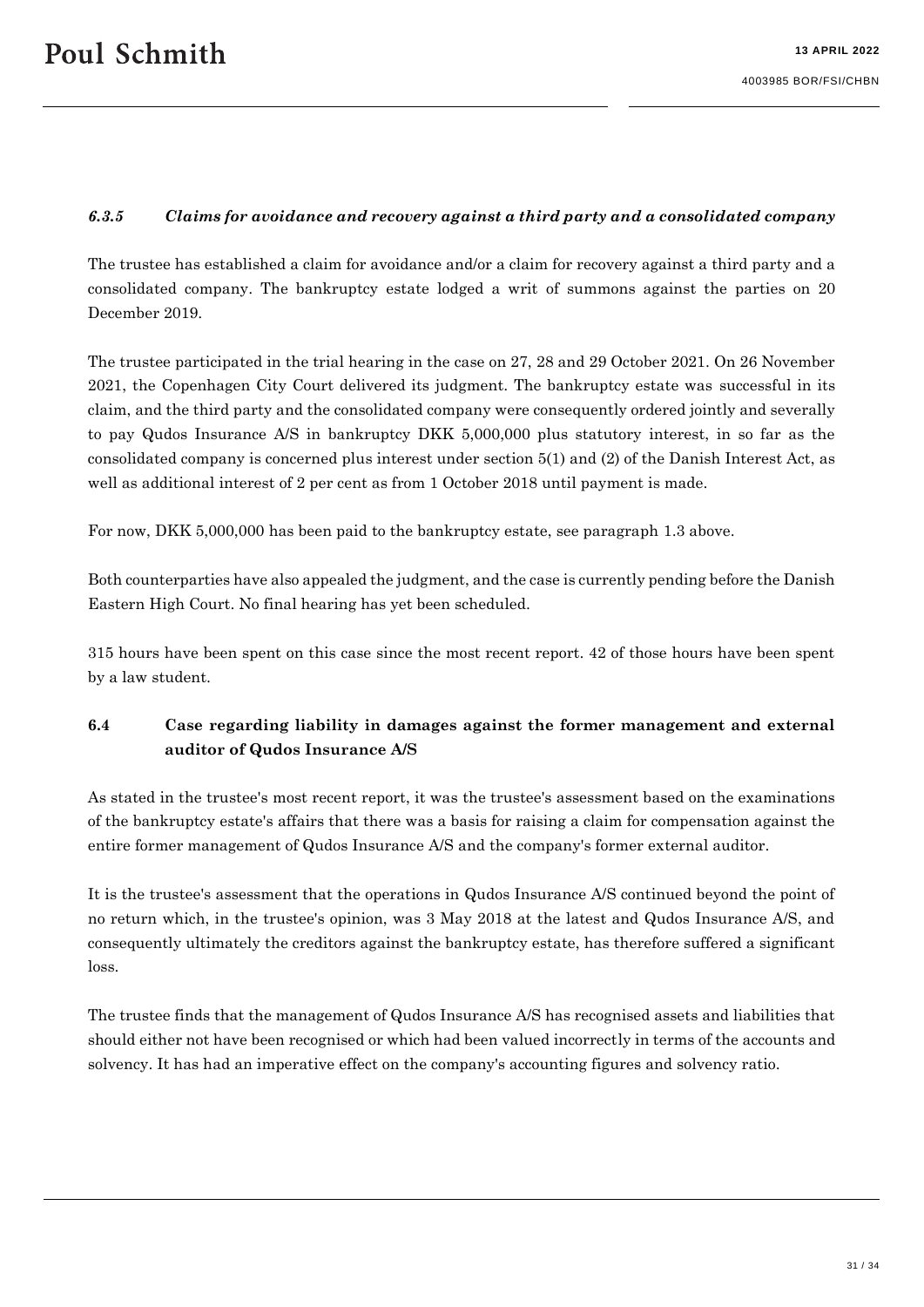It is also the trustee's assessment that the audit of the company's 2017 annual report by the former external auditor of Qudos Insurance A/S is criticisable.

As a consequence, the bankruptcy estate lodged a writ of summons on 3 May 2021 against the members of the former management and the external auditor, claiming payment of DKK 110,000,000. The legal action was brought before the District Court of Lyngby where the case is currently pending.

A preliminary hearing was held before the District Court of Lyngby on 31 January 2022 where the trial hearing in the case was scheduled for February-March 2024.

In the previous period the trustee's work included going through the defendants' defences, drafting the reply and the questions to be answered by the expert as well as participating in a court meeting in person and holding meetings with the parties relevant to the case.

The work regarding the case involving liability in damages against the former management and external auditor of Qudos Insurance A/S is still taking place.

Approximately 1,458 hours have been spent by lawyers on such work since the most recent report.

# **6.5 Other costs paid by Qudos Insurance A/S contrary to the rules on illegal funds generated from operations**

On 11 December 2019, the bankruptcy estate entered into a suspension agreement with the parent company and two other consolidated companies of Qudos Insurance A/S regarding a claim for advisor costs paid by Qudos Insurance A/S relating to the acquisition of shares in Qudos Insurance A/S by the parent company in March 2017. The total claim amounted to DKK 17,619,500.

The consolidated companies have presented extensive material consisting of reports, analyses, etc which the trustee has studied and assessed.

The trustee is still in dialogue with the consolidated companies about the claim raised.

Approximately 33 hours have been spent by lawyers on such work since the most recent report.

#### **6.6 Other estate administration**

Approximately 405 hours have been spent by lawyers on the general estate administration, including corresponding with the creditors relating to the operations and the bankruptcy court, registering the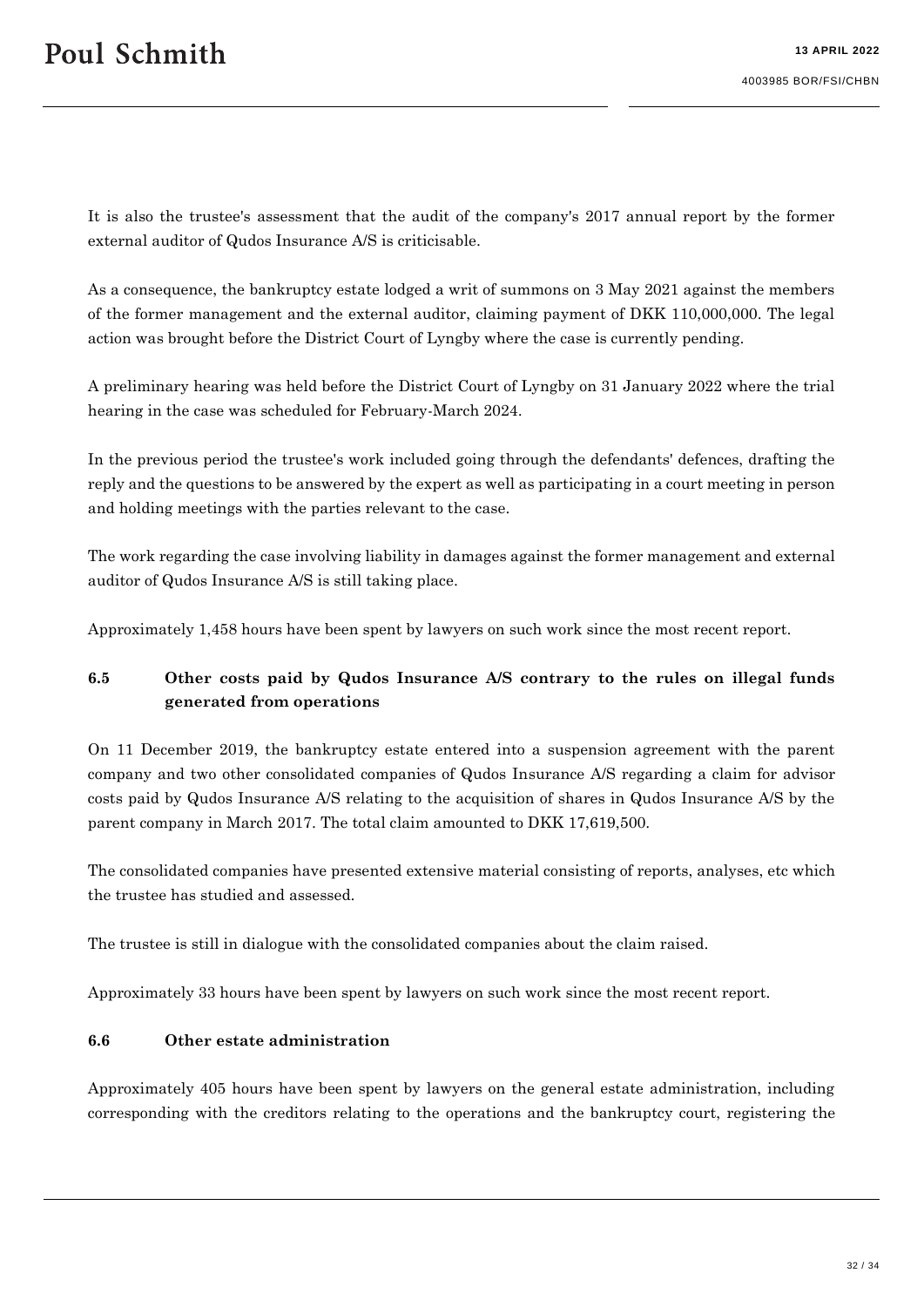proofs of claim in the register of debts and claims of the bankruptcy estate and on preparing this report under section 125(4) of the Bankruptcy Act since the most recent report.

It means that 2,595 hours in total have been spent on the unencumbered assets. 42 of such hours have been spent by a law student.

#### **7. SUMMARY OF THE TIME SPENT**

It means that approximately 5,786 hours in total have been spent on the estate administration, including approximately 3,191 hours on work relating to the registered assets, see paragraph [6.1,](#page-10-1) and approximately 2,595 hours relating to the unencumbered assets, see paragraph [6.2,](#page-27-1) in the period from 1 September 2021 and up to 28 February 2022.

#### **8. FUTURE ESTATE ADMINISTRATION AND THE WINDING-UP OF THE ESTATE**

The estate administration in the next period will continue to focus on the operations of the bankruptcy estate as the continuation of the operations is necessary to secure the bankruptcy estate's assets and limit its liabilities.

As a consequence of the many estimates relating to both the calculation of the assets and the liabilities, it is still not yet possible to estimate the expected dividend in the bankruptcy estate, including the cover from the registered assets and the unencumbered assets. It is also not possible to estimate when it can be expected that the bankruptcy estate will be wound up.

#### **9. INTERIM FEE**

The trustee has not asked the bankruptcy court to pay any interim fee since the most recent report.

#### **10. OTHER INFORMATION**

The estate is being administered by Attorney Boris Frederiksen [\(bor@poulschmith.dk\)](mailto:bor@poulschmith.dk), Attorney Jesper Saugmandsgaard Øe [\(jso@poulschmith.dk\)](mailto:jso@poulschmith.dk), Attorney Mathias Juul Holter [\(mho@poulschmith.dk\)](mailto:mho@poulschmith.dk), Attorney Trine Irene Brodersen [\(trbr@poulschmith.dk\)](mailto:trbr@poulschmith.dk), Attorney Christian Bo Kolding-Krøger [\(cbk@poulschmith.dk\)](mailto:cbk@poulschmith.dk), Attorney Frederik Simmelholt [\(fsi@poulschmith.dk\)](mailto:fsi@poulschmith.dk), Attorney Camilla Wiemer [\(cawi@poulschmith.dk\)](mailto:cawi@poulschmith.dk), Attorney Sarah Willatzen [\(sawi@poulschmith.dk\)](mailto:sawi@poulschmith.dk), Attorney Jens Laurbjerg Nielsen (jlni@poulschmith.dk), Attorney Christina Ziegler Beck-Nyling [\(chbn@poulschmith.dk\)](mailto:chbn@poulschmith.dk), Assistant Attorney Humayun Zia Choudhary [\(hcho@poulschmith.dk\)](mailto:hcho@poulschmith.dk).